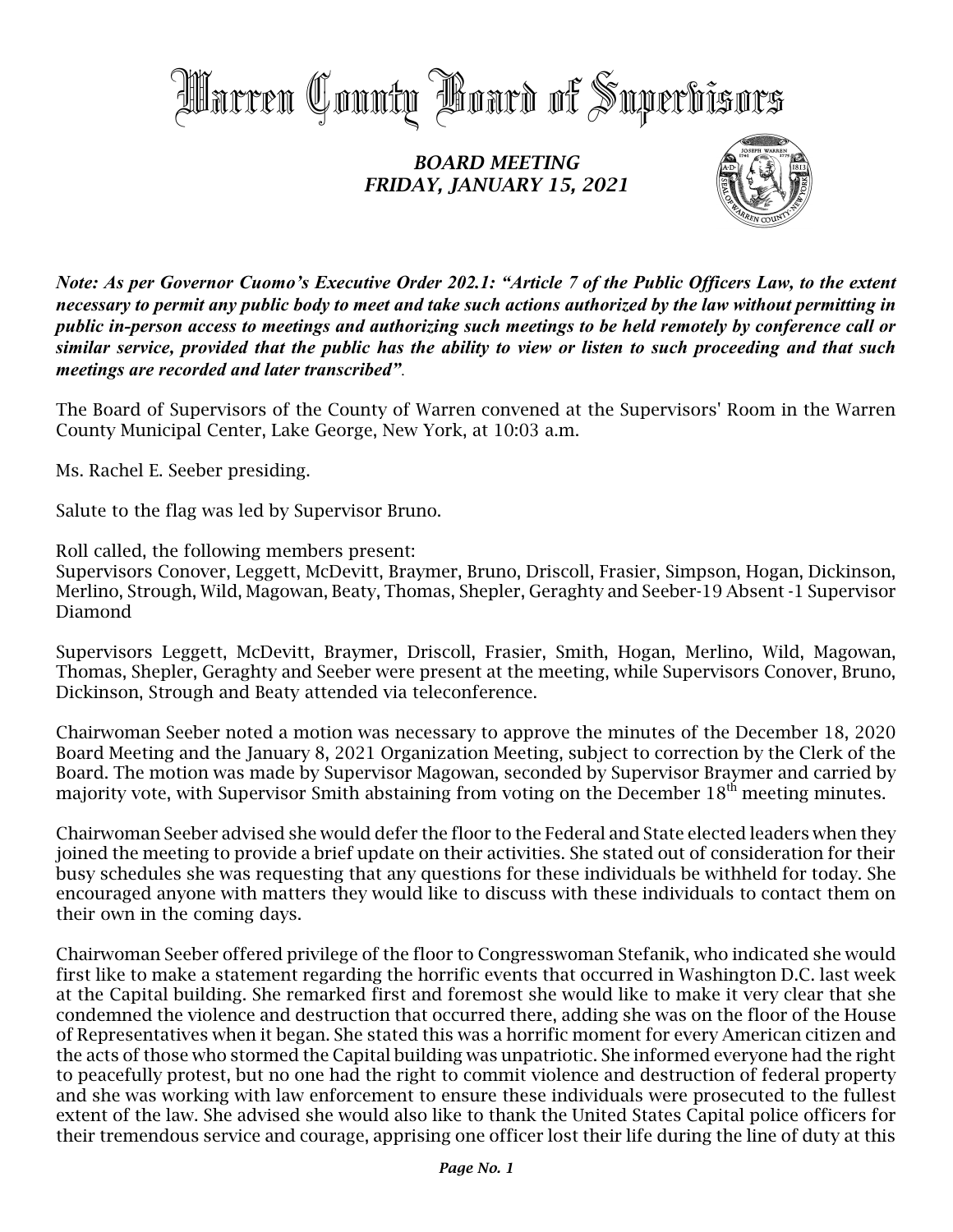horrific event and another succumbed at the hospital to the injuries they sustained while in the line of duty at this event. She indicated the Federal Legislators were committed to working with their law enforcement to ensure they had the resources they required. She said as they moved toward the inauguration for President Elect Biden their focus was ensuring a safe and secure inauguration was held.

In regard to the COVID-19 Economic relief package, Congresswoman Stefanik informed in December after many months of debate they were able to break through the gridlock and pass the COVID-19 Economic Relief Bill which included a number of provisions that would be essential for the region, the first of which pertained to school districts. She explained there was \$4 billion of elementary and secondary school relief funding which was required by law to be allocated to the local school districts by January of 2022. She apprised in addition there was Federal support for independent schools located in the region who were struggling, as well. She stated \$400 million had been included in this legislation for NYS DOT *(New York State Department of Transportation)* infrastructure projects which she would ensure a portion of was provided to Warren County. In regard to higher education and the importance of SUNY Adirondack, Congresswoman Stefanik advised she had just announced yesterday over \$45 million would be provided to the Higher Education Institutions of which SUNY Adirondack would receive \$4.8 million. She said in addition to that there was support being provided for childcare through a grant program, as well as additional funding for broadband which was in addition to the nearly \$100 million that New York would receive through the Rural Broadband funding the region was not initially eligible for, but though her work with the FCC *(Federal Communications Commission)* she was able to attain eligibility for the region. Congresswoman Stefanik indicated she had spoken to many of the Town Supervisors in WarrenCounty regarding specific localities, neighborhoods and locations where that build out process would begin. She concluded by stating she had a significant amount of work ahead of her, apprising she was appreciative of being able to provide the Board with an update.

Chairwoman Seeber thanked Congresswoman Stefanik for taking the time to provide an update to the Board, apprising the County was appreciative of her efforts and advocacy on their behalf.

Chairwoman Seeber welcomed Assemblyman Simpson and offered privilege of the floor to him. Assemblyman Simpson congratulated Chairwoman Seeber on her appointment as Chairwoman of the Board for 2021. He advised as a result of the pandemic he was unable to see the Supervisors as much as he had in the past, but he wanted to ensure them he and his staff had been working diligently to respond to the substantial number of calls they received regarding COVID-19. He informed the issue most of these calls concerned related to the confusion regarding how to secure an appointment for a vaccination. He stated the main number to call at the State to secure an appointment for a vaccination was 1-833-697-4829; however, he noted, as per the Governors Office there was a limited amount of vaccines available, but in this first phase there was about seven million individuals eligible. He said it was necessary for them to determine how they could communicate more effectively with this group of individuals because a significant amount of seniors were struggling to manage the information as it came through social media. He said he was currently working on determining how to disseminate this information more effectively to this group, as this was what the majority of the phone calls to his office concerned.

Assemblyman Simpson stated he had attended two days of legislative sessions this past week, apprising he had been appointed as ranking Committee member of the Social Services Committee, as well as a member of the Environmental Conservation Committee, the Local Government Committee and the Tourism, Arts and Sports Development Committee. He encouraged everyone to visit his office and meet his staff, as well as to contact him with any concerns. Assemblyman Simpson informed he had been encouraged by the fact that the Governor mentioned broadband service in his State of the State address for 2021, as this was so critical now more then ever due to the pandemic because there were many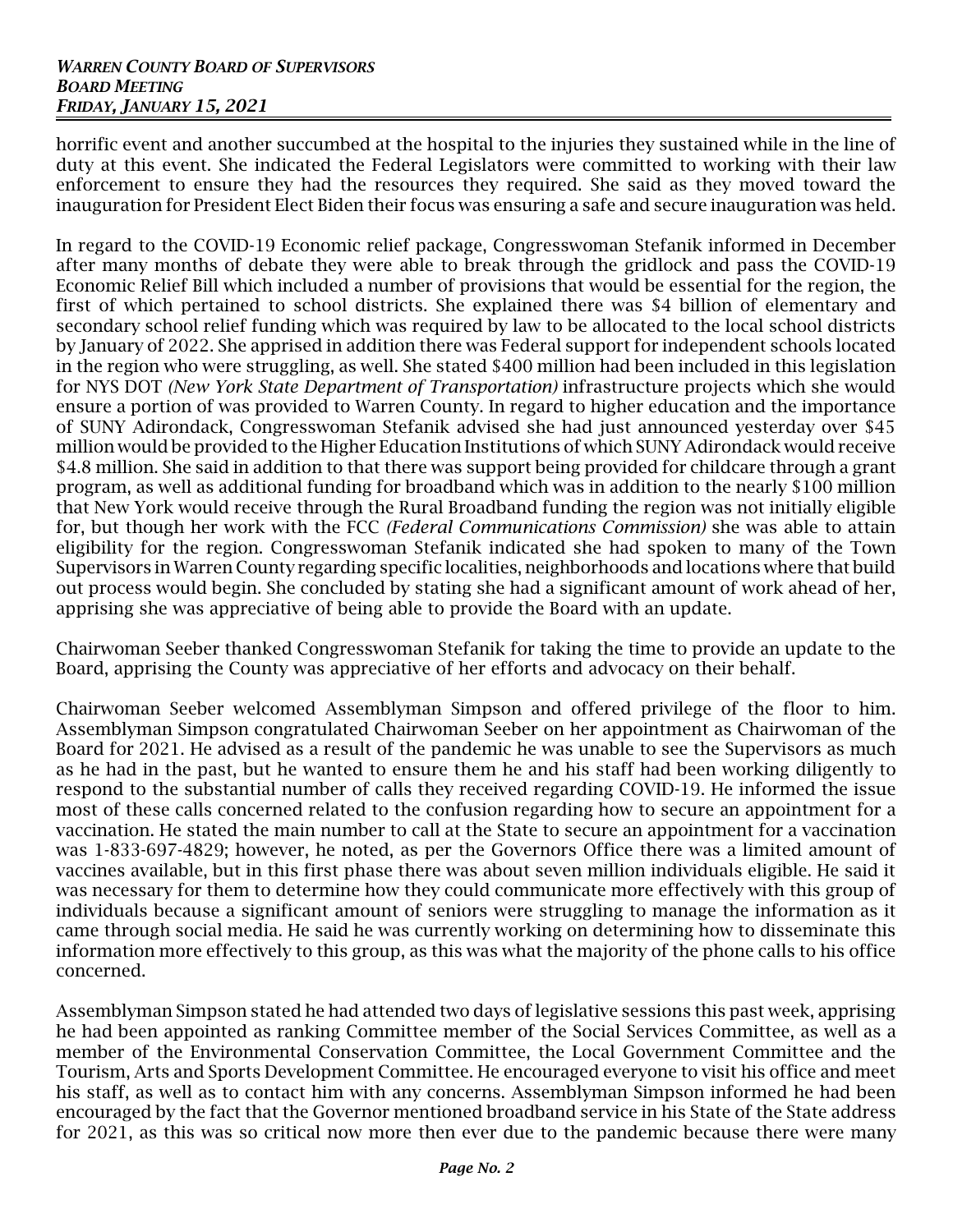individuals in the northern portion of the County who did not have access to internet service to be able to access the information that was being communicated regarding the vaccine. He remarked he was grateful for Congresswomen Stefanik's work securing the funding to increase broadband service to the undeserved areas and he was looking forward to working hard to make this come to fruition in the northern portion of the County. He restated the phone number to call for information regarding the COVID-19 vaccine and appointment availability was 1-833-697-4829. He concluded by wishing everyone well and encouraging them to contact him with any questions they may have.

Chairwoman Seeber thanked Assemblyman Simpson for taking the time to provide an update to the Board and his advocacy efforts on behalf of the County, as well.

Chairwoman Seeber asked everyone to please bear with her, as some changes had been made to the agenda and the first item they would be addressing related to the County Administrator and a presentation from Supervisor Braymer, who was the newly appointed Chairwoman of the Personnel, Administration and Higher Education Committee.

Ryan Moore, *County Administrator,* advised he was pleased to announce the January 2021 Employee of the Month was Pat Belden, *Assistant Director, Public Health,* who was nominated by Ginelle Jones, *Director, Public Health/Patient Services,* and had been the County's 2020 Employee of the Year. He read aloud as follows the nomination that Ms. Jones had written: It is with pleasure that I nominate Ms. Belden as employee of the month. During these unprecedented times Ms. Belden has gone above and beyond each and every day to meet the needs of the residents of Warren County. She has worked tirelessly with State, regional and local stakeholders on Warren County's response. From early on in the COVID-19 pandemic the mind set had been we stay until the work is done which means working from the early morning hours until well in the evening to ensure that we as a County are on top of all the aspects of the COVID-19 response and we are very grateful for her effort. Whether it was putting in place the local contact tracing team, establishing COVID-19 testing, public education and most recently vaccine administration, we are fortunate to have Ms. Belden among us leading the charge. Ms. Belden had been employed by Public Health since 1990 and she has demonstrated passion, dedication, leadership and professionalism throughout her time with us. Her knowledge, experience and efforts have contributed to the success of Warren County's response to this pandemic. She has been and continues to be an inspiration for staff, leading them through each and every day.

Mr. Moore informed both Ms. Jones and Ms. Belden were an inspiration to him and to all of the County's other Department Heads and employees, as well as everyone in the community who had collectively responded so well during this pandemic. He stated the two of them were irreplaceable and had been at the core and heart of every action the County had taken and there were not enough words to thank them for all of that. He congratulated Ms. Belden on receiving this well deserved award. A round of applause was given.

Supervisor Braymer stated she would like to reiterate how thankful the Board was for all of Ms. Belden and Ms. Jones's hard work, as this was an unprecedented time during which they had both gone above and beyond. She said Warren County was recognized in the State for its response to the pandemic which in part was due to Ms. Jones and Ms. Belden's tireless, ongoing efforts, as well as their staff and the volunteers that they had recruited to assist them. She and Mr. Moore then proceeded to present Ms. Belden with a Certificate of Appreciation from the Board. Another round of applause was given.

Chairwoman Seeber advised at this point she had no doubt that the Board would remain standing for a little big longer as she requested a standing ovation and applause in extreme gratitude for Supervisor Thomas, who has served as Chairman of the Board in 2020 and was the current Budget Officer for 2021.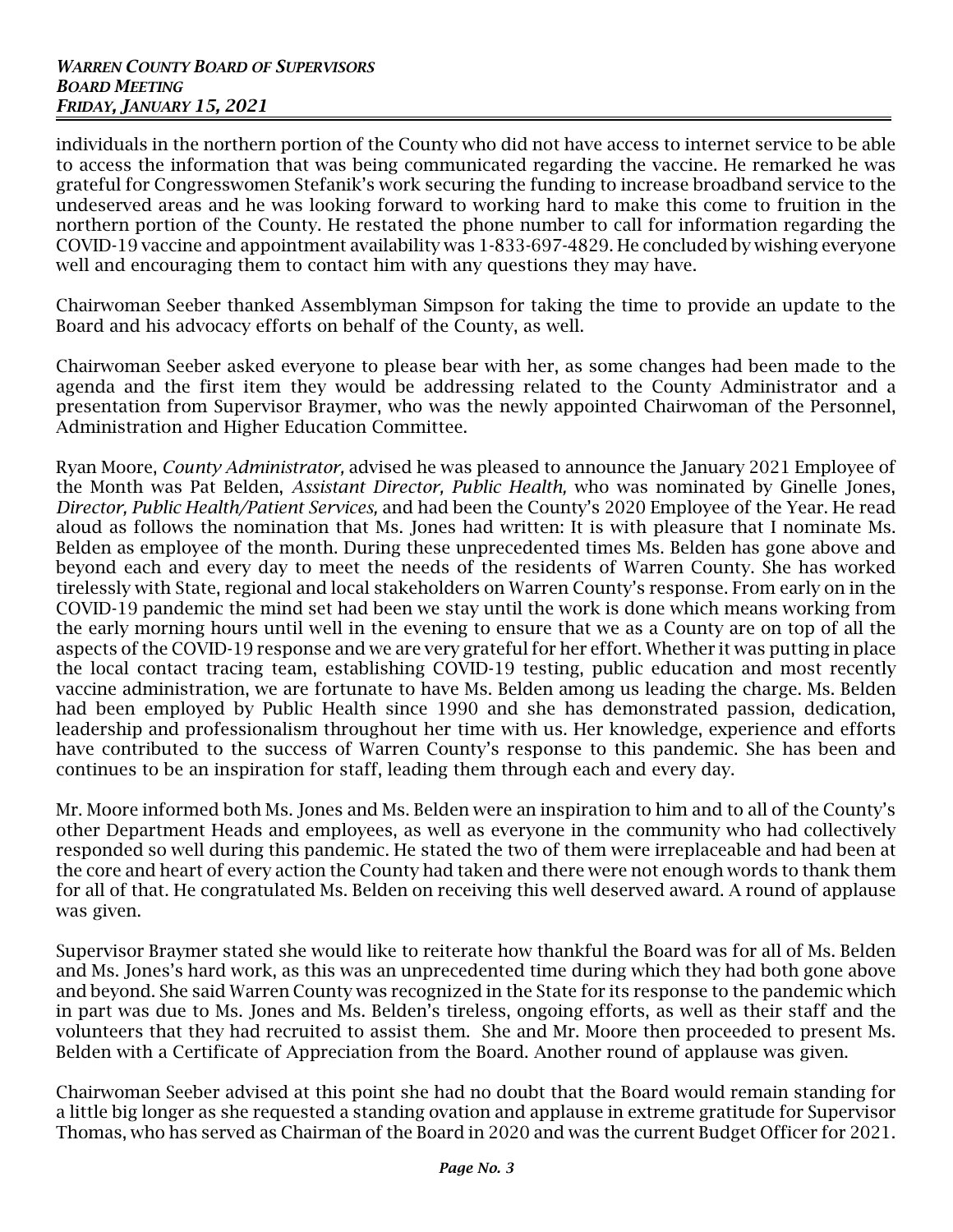She asked that they all join her in thanking Supervisor Thomas. A round of applause followed.

Supervisor Thomas thanked Chairwoman Seeber and the Board members for the recognition.

Chairwoman Seeber remarked how incredibly proud she was of the Board which had a change in leadership, but more importantly had come together unified. She said she had heard today from the Majority leader, the Minority leader and from Craig Leggett, the Supervisor from the Town of Chester who represented the Independent and unaffiliated electorate voters, and together they all agreed that they would like to submit a letter on behalf of the Board of Supervisors to our community and to our elected leaders and she asked Supervisor Leggett, Minority Leader Braymer and Majority Leader Beaty whether this was correct and they all responded in the affirmative. Once again she thanked the Board and then proceeded to read the letter aloud as follows for the record:

"The Warren County Board of Supervisors condemns all acts of violence. The Warren County Board of Supervisors condemns all the violent and destructive acts done by the people. Particularly those acts that were perpetrated by those that do not seek peaceful protest and those that have contributed to the violence and destruction in 2020 and 2021, including those acts that attacked the Capital of the United States of America on Wednesday, January 6, 2021. This implores all judicial and law enforcement agencies to administer swift and sure justice upon all who broke the law on behalf of all those who suffered from the acts of violence that occurred on that day and all of those days before us.

The Warren County Board of Supervisors acknowledges that President Elect Joseph Biden and Kamala Harris were elected and that the 2020 Presidential Election as determined by the United States Electoral College and accepted by the U.S. Congress just as we have as Americans as this great Country acknowledged the election results in all previous elections. And we express support and gratitude to our Warren County Board of Elections where we all serve the great County of Warren here at home.

The Warren County Board of Supervisors firmly desires to see a peaceful transition of power on January 20, 2021 and asks that all who have been elected by the people for the people support this desire with their words and actions in the same way that we are committed each individual Supervisor on this very Board to respect, communicate and our committed to the transition here before us today on January 15, 2021 in our hometown County, Warren County U.S.A. and the Warren County Board of Supervisors asks the Clerk of the Board to send this letter of support to Senator Schumer, Senator Gillibrand, Congresswoman Stefanik, State Senator Stec, State Assemblyman Simpson and to other persons and entities so desired by the Board, including, but not limited to all elected Supervisors and all elected regardless of political affiliation in the County of Warren in an effort to begin 2021 in unity and justice for all.

Sincerely, The Warren County Board of Supervisors."

Continuing with the Agenda review, Chairwoman Seeber provided the following remarks: "STATE OF THE COUNTY JANUARY 15, 2021

"If we could please take a moment as we come together to reflect and to believe in all of the possibilities and hope for the new year keeping in mind who we work for and serve, the citizens of Warren County. Collectively we represent a diverse population from our most northern friends and neighbors in North River to our vibrant and iconic City of Glens Falls, affectionately known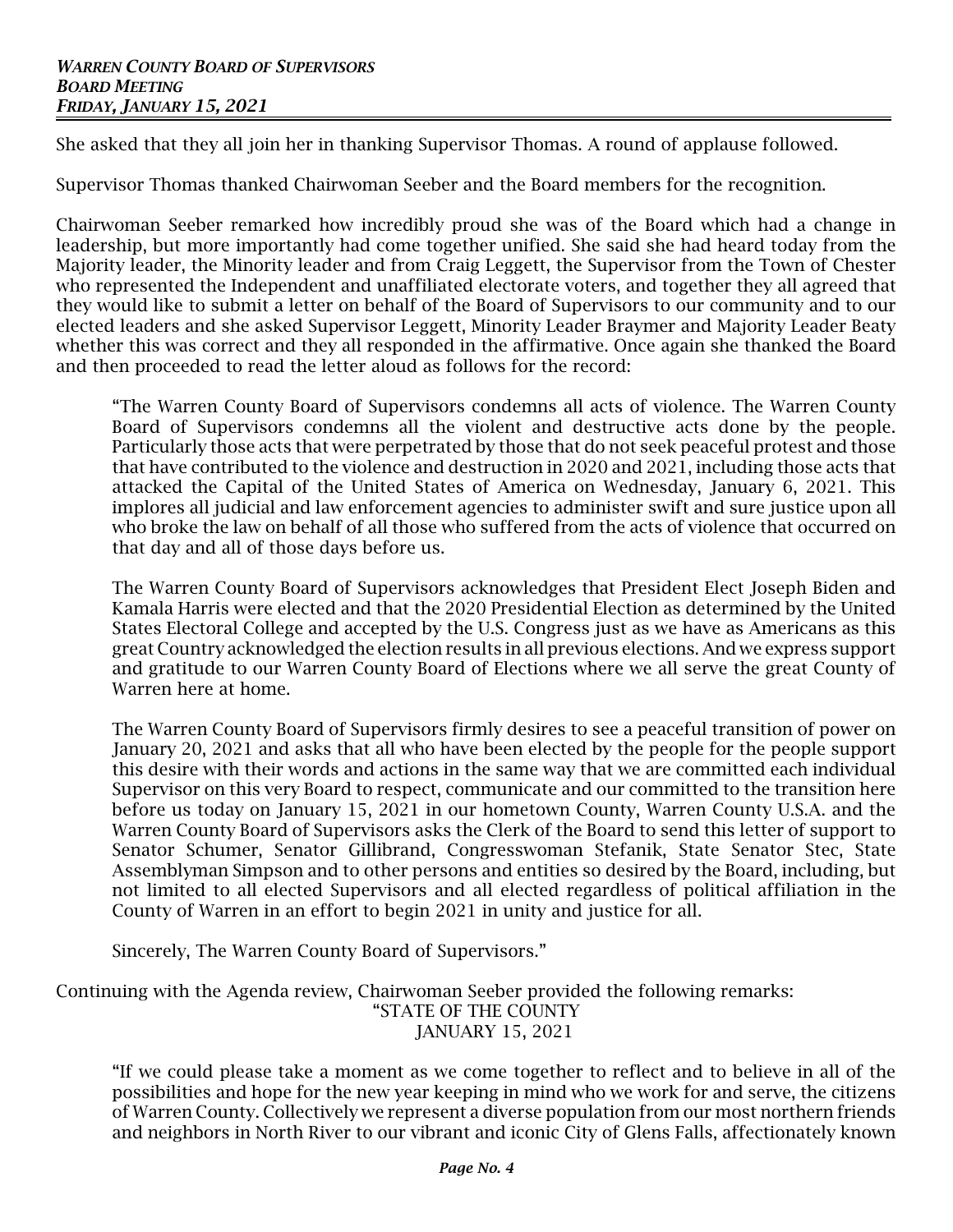as Hometown U.S.A. We represent not just one person and not just one political party. We represent all 65,597 individuals in our community. Let us come together as a Board of Supervisors to serve all in our beautiful County.

I stand before you as the newly elected Chairwoman of the Board to deliver the State of the County Address and I would like to welcome those of you joining us virtually, members of our Board, our employees and out invited guests. I would also like to especially welcome my family here today. Please welcome my husband Kevin Conine, my son Dylan and my brother and sisterin-law Ken and Trudy Seeber. With all of my heart I thank you and your support and patience which does not go unnoticed.

None of us could have imagined what 2020 could bring let alone predict what will lie ahead of us for 2021. I doubt any one of us would have expected that we would be here wearing masks, staying distant and all of that would become normal for us. We would monitor testing and contact tracing and depending on the results schools and businesses alike would learn how to keep going virtually. From kindegardeners to grandparents we learn that Zoom is not just a sound that a car makes and was how we stated connected with each other. We have endured a lot this year and we have learned how to thrive in our chaos. We have discovered how resilient we really are as a community, as a Country and as the Warren County Board of Supervisors.

I would like to thank our County team which was lead by Supervisor Frank Thomas, County Administrator Ryan Moore and our incredible Clerk of the Board, Amanda Allen. And last, but not least Don Lehman, our incredible Director of Public Affairs, who was a liaison to the media and he continued to play one of the most important rolls to show our citizens the most current information to make safe decisions.

Now beyond the administration, our departments have done an extraordinary job and I cannot think of a department that has risen higher to this relentless challenge then our employees in Public Health under the very capable leadership of Ginelle Jones. I know all of us are grateful for your tireless efforts to keep us safe and lead us to the day when we are all vaccinated. Thank you does not capture the full magnitude of our gratitude. All of our department heads have worked hard and were disciplined in migrating their operations so that we could continue their daily duty to our citizens without compromising our staffs health or public safety. Through this crisis not one employee was laid off and none of our offices stopped delivering on their responsibilities. I thank each and every person who worked for this County. We know it can be hard, but please know how much you are valued.

Now amiss these challenges you may expect that we would have terrible news financially, but that is just not the case. We have received 1.2% less in sales tax than the prior year which was reflective of our New York State shutdown; however, our sales tax still generated a surplus of \$271,576. This is a clear credit to our 2020 Board Chair, Supervisor Thomas, Budget Officer, Supervisor Geraghty, and is very much attributed to our hard working Treasurer Mike Swan.

With a change in the Chair and with Board leadership I want to build on the good solid work of our Budget Officer from 2021, Supervisor Thomas. I am happy to report that he will join our newly established Bi-Partisan leadership team as our Budget Officer. She thanked him for his leadership, his guidance and his friendship.

The 2021 Committee assignments were disseminated to the Supervisors yesterday and they are now available on our website. Each assignment was made with a goal of having balanced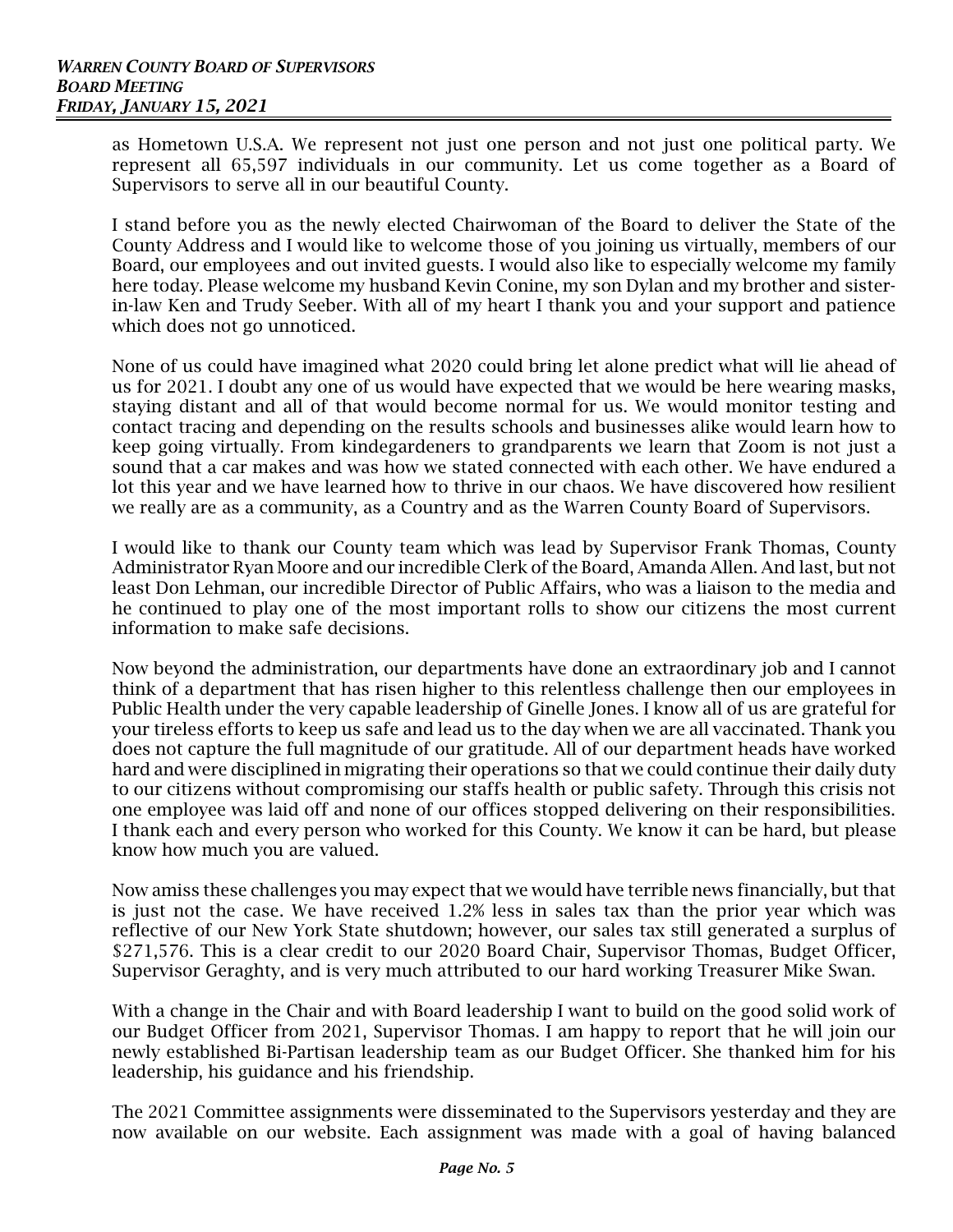representation by region and party and with a goal that we developed a cohesive approach that raises up every corner of our County. We are better when we work together and when we raise each other up we are Warren County strong. No one person will have all the answers and just as none of us could know what 2020 would bring and we did not know that we were facing a pandemic we do not know what 2021 will bring, but I can promise you this. I will make sure that every voice of every member of this Board is heard because each of you are important to our success.

I promise to every citizen that you will be able to see our meetings on Youtube so you can see the issues that we are addressing, the options that we are discussing and know that your voice can be heard. I have set up an email for your suggestions. Email any idea to [warrencountystrong@warrencountyny.gov](mailto:warrencountystrong@warrencountyny.gov). And while we do not know what we will have to face I do not have a doubt in my mind that together we can handle whatever this year brings for we are Warren County strong. May god bless our County, our Country and her citizens.

> Respectfully submitted, Rachel E. Seeber, Chairwoman Warren County Board of Supervisors"

Proceeding with the Agenda review, Chairwoman Seeber declared the Public Hearing on proposed Local Law No. 2 of 2021, "A Local Law Amending Local Law No. 5 of 2009, Establishing the Office of Emergency Services for Warren County" open at 10:29 a.m. and she asked Mrs. Allen to read the Notice of the Public Hearing aloud, which she proceeded to do. Mrs. Allen noted she had not received any comments or requests to be included on the invitation to attend the meeting via Zoom.

Chairwoman Seeber asked Mr. Lehman if he had received any public comments on this matter and he replied in the negative.

Continuing to the report by the County Administrator, Mr. Moore recognized the following people for their years of service to the County which he said he was greatly appreciative of

- \* Rebecca Hill for 30 years of service to the Department of Social Services; and
- $*$  Wayne Farmer for 20 years of service to the Sheriff's Office.

Chairwoman Seeber once again called for anyone wishing to speak on proposed Local Law No. 2 of 2021; there being no response she closed the Public Hearing at 10:32 a.m.

Privilege of the floor was extended to Mary Elizabeth Kissane, *County Attorney*, to provide a report from the County Attorney. Ms. Kissane indicated she did not have a substance report this morning; however, she noted, she would like to publicly thank her staff. She said regrettably she had been out sick since Christmas during which time every one of her staff had stepped up to ensure her office continued to run smoothly and efficiently. She apprised not only were her staff the most supportive group of individuals she had ever worked with, they were also the most competent and able employees she had ever had the pleasure of working with. She informed they had not only ensured her office continued to run smoothly, they also kept her and her family fed when they could not leave the house. She voiced how blessed she was to work with these individuals everyday and the County was fortunate to have them as employees. She apprised this concluded her report for today, adding she was excited to have returned to work and she was hoping 2021 only improved from here.

Continuing with the Agenda review, Chairwoman Seeber called for the reading of communications, which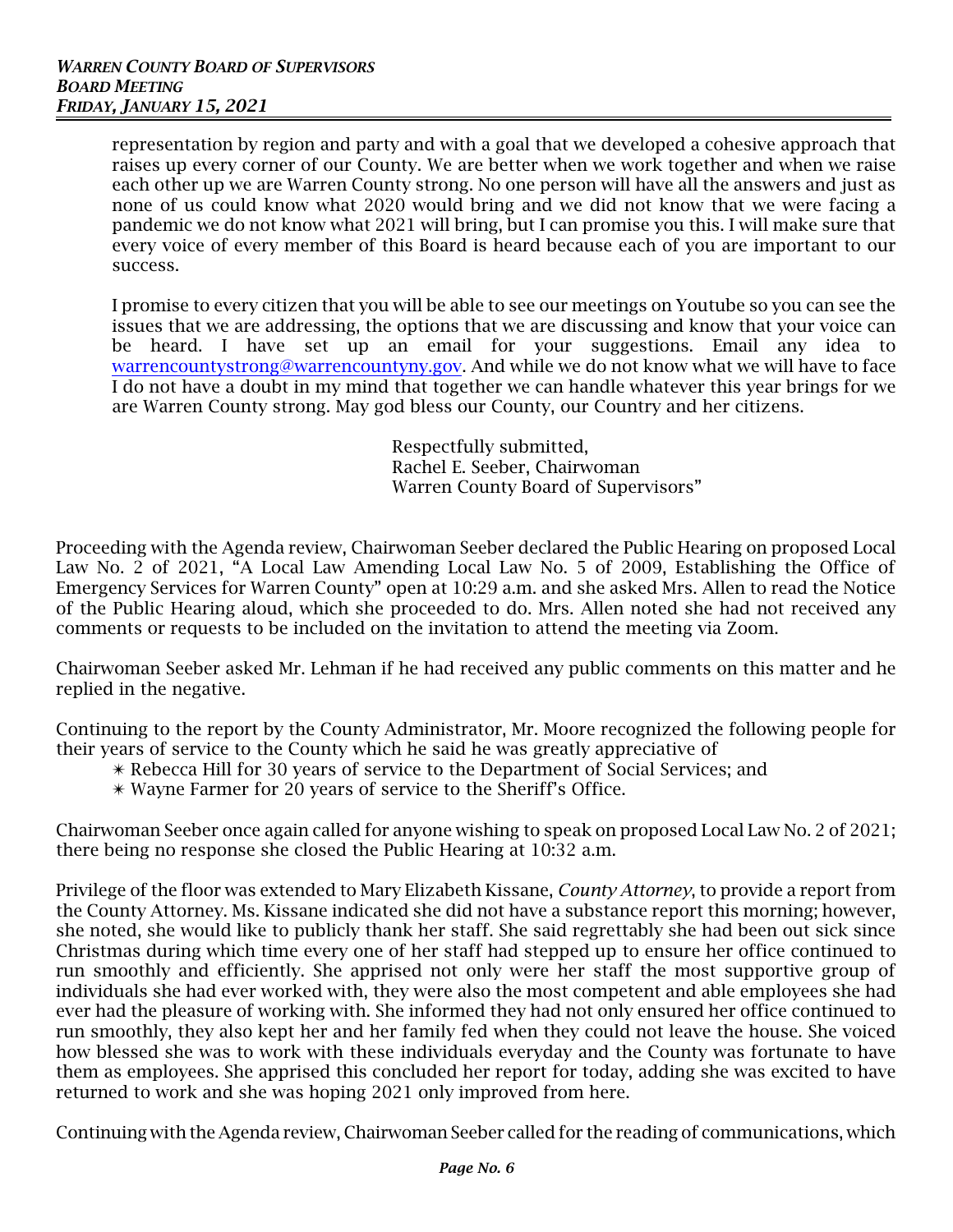Mrs. Allen read aloud, as follows:

- Other:
- 1. Capital District Regional Off Track Betting Corp. November 2020 payment in the amount of \$2,249.
- 2. Capital District Regional Off Track Betting Corp. 2020 Regional Benefit Distribution Installment #1 in the amount of \$2,408.

Mrs. Allen announced proposed Resolution No. 4 was distributed to the members of the Board of Supervisors and posted to the Warren County website on January  $12^{\rm th}$ , meeting the distribution deadline specified in the current Rules of the Board and was therefore considered to be on the Floor. She informed Resolution Nos. 5 - 21 were distributed to the Board and posted to the Warren County website on January 14 $^{\rm th}$ ; she said since this did not meet the mailing deadline specified in the Rules of the Board, a waiving of the Rules would be required to bring these resolutions to the floor. Chairwoman Seeber called for a motion to Waive the Rules of the Board; the necessary motion was made by Supervisor Geraghty, seconded by Supervisor Thomas and carried unanimously. She noted Resolution Nos. 5-21 were now considered to be on the floor.

Chairwoman Seeber called for discussion and public comment on the proposed resolutions, as well as requests for roll call votes.

Mr. Lehman advised no public comments had been received regarding proposed Resolution Nos. 5-21.

Chairwoman Seeber offered privilege of the floor to Supervisor Hogan to address a proposed Floor Resolution. Supervisor Hogan informed she had emailed the Board members last night requesting support of a proposed Floor Resolution to schedule a Public Hearing at the February 19<sup>th</sup> Board Meeting regarding a CBDG *(Community Block Development Grant)* that would be closing on March 5<sup>th</sup>. She explained in order to apply for this grant which could fund infrastructure projects in various locations throughout the County a Public Hearing was required and would have to be approved today to hold at the February  $19^{\rm th}$  Board Meeting to meet the March  $5^{\rm th}$  deadline. She stated a motion was required to Waive the Rules of the Board. The necessary motion was made by Supervisor Braymer, seconded by Supervisor Magowan and carried unanimously. Chairwoman Seeber called for a motion to bring the proposed Floor Resolution to the floor. The necessary motion was made by Supervisor McDevitt, seconded by Supervisor Magowan and carried unanimously. Ms. Allen announced the resolution pertaining to the Waiving of the Rules of the Board would now be referred to as proposed Resolution No. 22 and the proposed Floor Resolution which set the Public Hearing would now be referred to as proposed Resolution No. 23.

Supervisor Braymer apprised that she was not seeking a resolution, but she would like a motion from the Board relating to the demolition of the building on the Mullen's property in the Town of Queensbury. She explained while working on the demolition the contractor had determined more of the materials then what was originally anticipated could be classified as non-asbestos contaminated. She informed if they were able to wash this material they could haul some of the bricks and wood that were mostly intact in large pieces; however, she noted, in order for them to do so the County needed to submit a request to the NYS DOL *(New York State Department of Labor)* to amend the variance which meant receiving permission from them to not treat all of the material as asbestos contaminated.

Motion was made by Supervisor Braymer and seconded by Supervisor Magowan to authorize the County to submit a variance application to the NYS DOL.

Supervisor Braymer stated the County was requesting that the contractor pay for the cost of submitting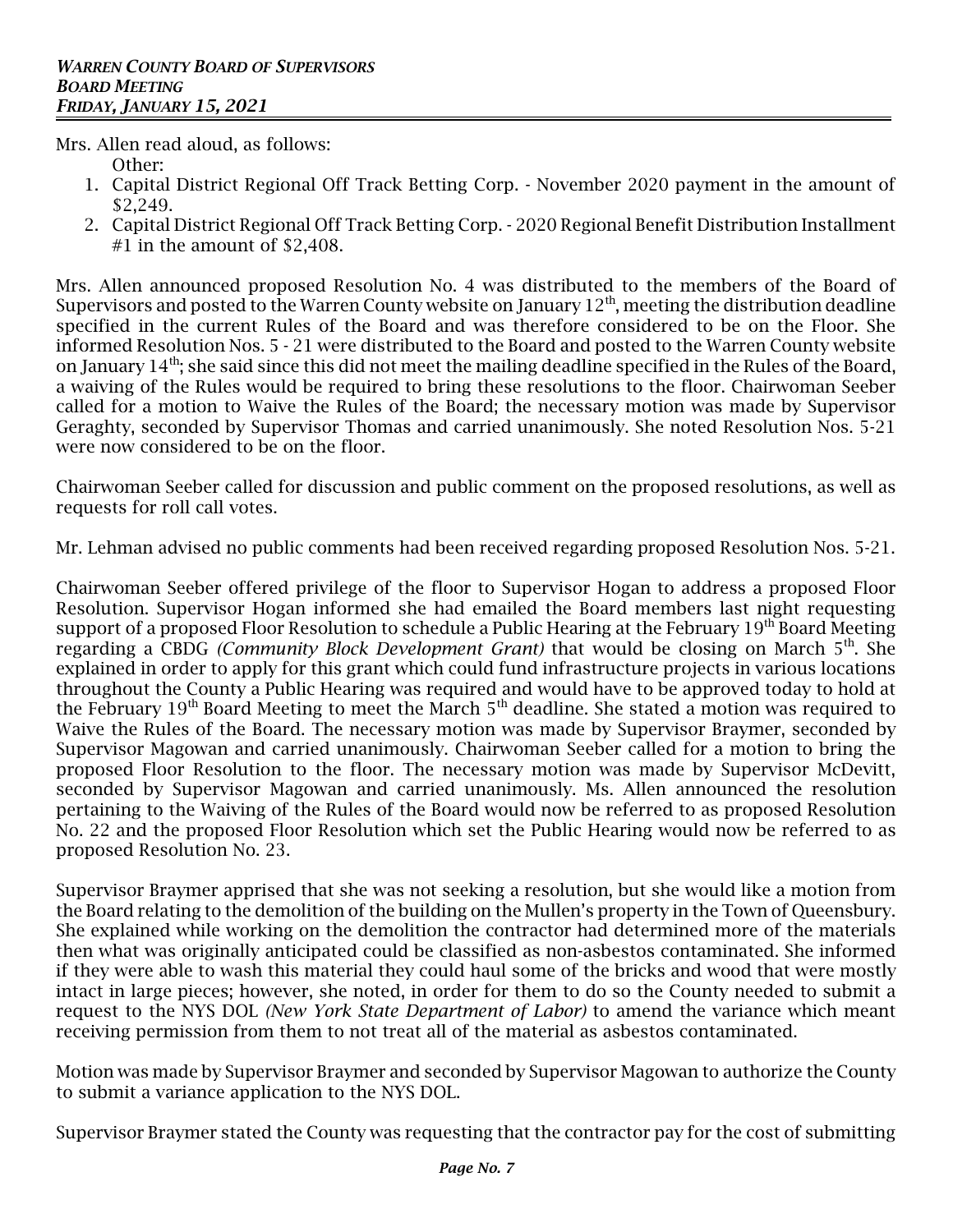that variance application to the NYS DOL, but thus far they had not agreed on concept to do that. She indicated there could be an additional cost of up to \$2,000 associated with the additional days the County's consultant may have to remain on site to ensure the contractor was disposing of the asbestos contaminated material appropriately. She mentioned there was funding available within the Environmental Testing Reserve fund to cover this additional cost if needed.

Supervisor McDevitt voiced his support of Supervisor Braymer in this regard, as the building was an eyesore that rested at the crossroads of the City of Glens Falls and the Town of Queensbury and he believed the County would benefit once it was torn down.

Supervisor Beaty apprised he was fully supportive of moving forward and getting the building torn down to allow the County to sell it and get it back on the County Tax rolls as soon as possible for the benefit of the County taxpayers. He stated he looked forward to assisting the process permitted there was no additional cost.

Supervisor Magowan stated he had known all along that demolishing the building would cost more then they had anticipated; however, he noted, he believed the additional \$2,000 was an appropriate amount to get the job done.

Supervisor Dickinson inquired whether his assumption that the County was going to turn this property into a parking lot for the Warren County Bike Trail was incorrect. Supervisor Braymer responded it was her understanding the Board had not made a final decision regarding the future of that piece of property. She said her current focus was on ensuring the building was demolished even though her original concept for the property had been for the County to rehabilitate the building and try and sell it for use as something like a bike shop or an ice cream parlor, but this was not the will of the Board and they moved forward with the demolition. She acknowledged Lexie Delurey, *Director, Real Property Tax Services,* for her efforts on this process to ensure it was managed correctly. She informed as far as she was aware of there was no determined outcome for the future of this property, but it had been foreclosed on and was now County-owned.

Mike Swan, *County Treasurer,* apprised as a point of clarity the Mullen's property was currently included in the County Foreclosure Auction which was scheduled for October of this year per his instructions because this was the normal procedure for when properties, such as this one, were foreclosed on by the County. He said it was the discretion of the Board whether they would like to do something else with this property.

Supervisor Strough indicated he had been working tirelessly on getting the building located on the property demolished despite the opposition from some of the other County Supervisors and he was pleased that the demolition was moving forward. He acknowledged Ms. Delurey for her efforts assisting with ensuring the demolition work moved forward. He stated it had been suggested that the property could be used as a crossroads way station for bicyclists and pedestrians amongst the trails the City of Glens Falls and the Town of Queensbury were developing tying into Warren County's trail. He noted this location was an excellent location for a crossroads amongst these trails to be located. He suggested the County consider locating some sort of way station on this property, adding due to the triangular shape of the parcel, as well as the thirty foot set back that was required there rested a minimal amount of the parcel that could be developed which he felt would deter individuals from being interested in purchasing it. He added another thing that would deter individuals from wanting to purchase the property was the fact that some contamination remained in the soil. He advised as a result of this he believed the County should take the opportunity to create a great public amenity for this particular piece of property by creating a way station, parking area, bicycle repair station and so forth which could be made part of the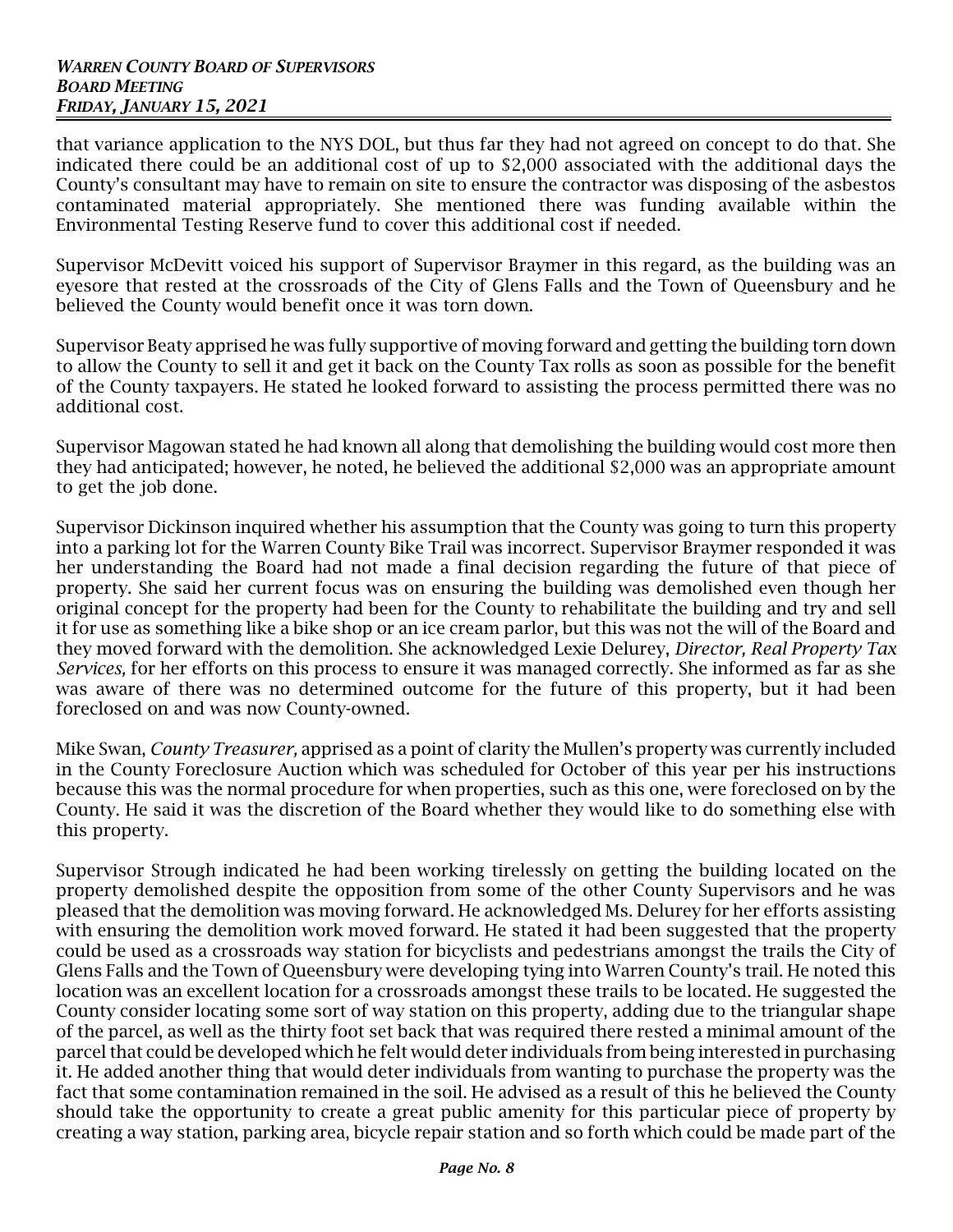larger Empire Trail System.

Supervisor McDevitt remarked while he concurred that the property was not conducive to locating a business there due to its size he believed they needed to concentrate on getting it demolished before they began discussing the future of the property.

Supervisor Leggett asked whether a resolution was required and Supervisor Braymer replied in the negative, explaining only the motion, which they had yet to vote on was required. Chairwoman Seeber called the question and the motion to authorize the County to submit a variance application to the NYS DOL was carried unanimously.

Supervisor Leggett advised he had presented in front of the Board members a proposed Resolution he wanted them to act on regarding the actions that occurred last week in Washington D.C. which he had taken recommendations from both Democratic and Republican Supervisors on. He said he would no longer be requesting to bring the proposed Resolution to the floor because the substance and intent of it were carried on with the letter that was read into the record by the Chairwoman.

Chairwoman Seeber called for a vote on resolutions, following which Resolution Nos. 4-23 were approved as presented.

During the roll call vote, Supervisor Strough voiced his opposition to Resolution No. 21, *Amending Tables of Organization and Warren County Salary and Compensation Plan for 2021,* due to the fact that it was creating two new positions that he believed were political in nature and were not needed. He added he would like to save the County taxpayers \$12,000 by voting in opposition. Chairwoman Seeber advised when the vote on resolutions was completed she would address those comments.

Chairwoman Seeber informed while no requests had been made to discuss Resolution No. 21, *Amending Tables of Organization and Warren County Salary and Compensation Plan for 2021,* she would like to address the concern expressed by Supervisor Strough for the matter of public information and transparency. She indicated throughout this process they had discussed modifying the Board's current structure during which many had suggested looking into whether there was a way to have two Vice-Chairs of the Board and whether it would be possible to have additional leadership positions. She advised she was appreciative of the County Attorney's Office, the County Administrator and the Clerk of the Board, all of whom worked tirelessly to review several decades of resolutions, Local Laws, State Laws out of which they determined in 1968 a resolution was adopted to establish the position of Vice-Chair of the Board and the Chair of the Finance Committee. She stated in 1994 a stipend was attached to the Vice-Chair of the Board and Finance Chair to begin in the 1995 County Budget. She mentioned at that point in time she felt the Board believed with good intention this was possible, adding there was additional language at some point which indicated there could be an additional stipend for a Fiscal Coordinator. She remarked to be clear the County Treasurer's Office had done an exceptional job with the County Budget and at that time their understanding was the Board had allocated that additional section in the Law to the County Treasurer's Office. She stated moving forward the Board continued to carry on the Vice-Chair of the Board and Finance Chair stipend; however, she noted, they had since determined this was the incorrect process when they were considering the restructuring of the Board. She remarked they were not perfect and often did not have the ability to go back decades and review all of the information, adding they were as good as the information that was before them and that they continued to seek. She advised this Board was committed to research, transparency, as well as accountability and as such they needed to step up the plate this year. She mentioned as a result of this what they did with full research and support from the County's legal team and the County Administrator was to move forward with speaking with members of the Board and they determined under the law it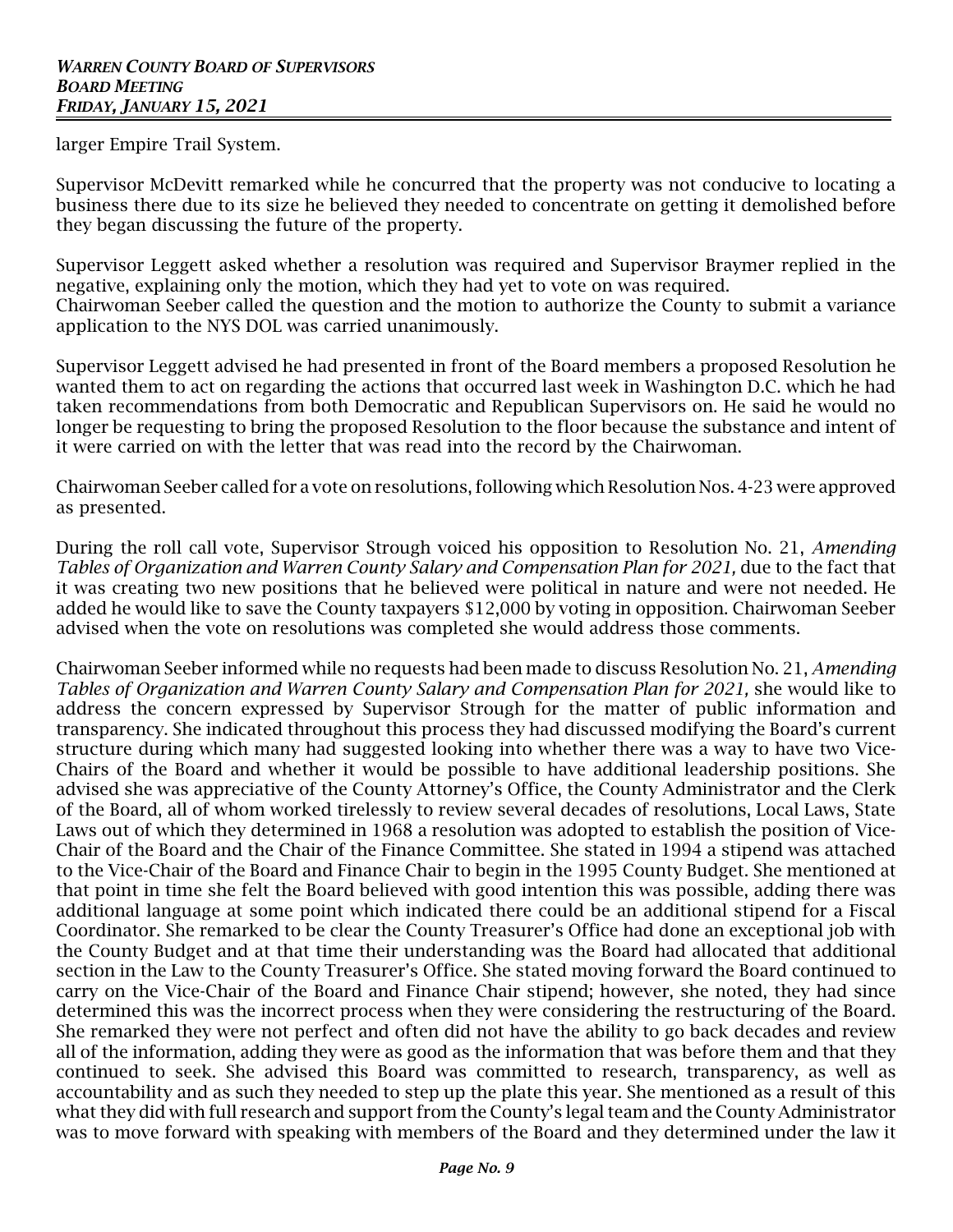## *WARREN COUNTY BOARD OF SUPERVISORS BOARD MEETING FRIDAY, JANUARY 15, 2021*

was permissible to have a position of Chair, a position as Majority Leader, a position of Minority Leader and the Budget Officer. She stated this was done all throughout the State and was well within the guidelines of any type of legislative body like the Board of Supervisors was. She advised additional duties could be assigned to a Majority and Minority Leader and for the period of 2021 it was decided they would move forward with assigning the duties of Vice-Chair of the Board and Chair of the Finance Committee to the Majority Leader which was a Chair appointment, adding she had asked Supervisor Beaty to lead in that capacity. She continued, informing they had also established for the year 2021 the Minority Leaders additional responsibility would be to serve as the Chair of the Personnel, Administration and Higher Education Committee which was then appointed to Supervisor Braymer. She informed this was then established and requests were made for each political affiliation to caucus, adding the Board was legally permitted to do that and she once again thanked the County Attorney's Office for researching that and ensuring they had the proper documentation in front of them. She apprised they moved forward, informing they had held a civil, respectful and productive caucus on both of their behaves last evening and she expressed her appreciation to everyone who participated in that. She stated in no way, shape or form was this structured to leave anyone out who was not affiliated with a party, as they represented the people. She indicated Supervisor Leggett was not affiliated with a party and as such they respected and were appreciative of the position he brought to the Board in his opinions. She mentioned in an effort for full transparency and cooperation she and Supervisor Leggett had communicated to each other that they would check in with one another on a weekly basis and he had conveyed to her some priorities he would like to see move forward with this Board. She added she had notified Supervisor Leggett regarding the caucus, had provided him with the information regarding the Committee structure, dates moving forward and a significant amount of information regarding how the appointments were made. She said at the same time she had followed up with Supervisor Leggett after the caucus, as well the Majority and Minority leaders to ensure those common grounds were provided to them, adding they were dedicated to meeting monthly as caucuses to ensure they always brought the information in front of one another. She remarked this was not a political move, but rather an effort for them to unify as a Board.

In regard to the finances behind the changes, Chairwoman Seeber apprised she was pleased to convey she was also not a fan of spending the taxpayers money when they did not have to. She said in that vain she had reduced the salaries permitted by law of the Chair of the Board, the Minority leader, the Majority leader and the Budget Officer with support not only from Supervisors Beaty, Braymer and Thomas, but also the County Administrator, Clerk of the Board and the County Attorney. She stated she was pleased to announce as a result of these changes there would be a savings of approximately \$3,000 which would be allocated back to the General Fund Unappropriated Surplus. She said their intent was to move forward and make those changes while also saving the County and its taxpayers money; she added they were communicating, unifying and leading by example. She advised she was appreciative of all of the feedback she had received regarding these changes, informing she contacted every Supervisor on Monday and continued to hold dialogue since last Friday. She assured everyone that the dialogue would not continue at the same level and frequency that it had been and she voiced her appreciation of each Supervisor who agreed to Chair, sit on Committees and work collaboratively. She said this was a general communication of a unified message from Supervisor Leggett, the majority part and the minority party and she was looking forward to moving forward in such a fashion.

Chairwoman Seeber asked if there were any questions concerning the changes in the Board's make up and the policies and procedures.

Supervisor McDevitt questioned if Chairwoman Seeber was indicating that the County was saving money by paying Supervisors Beaty and Braymer and additional \$6,000 each and Chairwoman Seeber replied in the negative. Chairwoman Seeber stated as a point of clarification prior to the changes made the Chair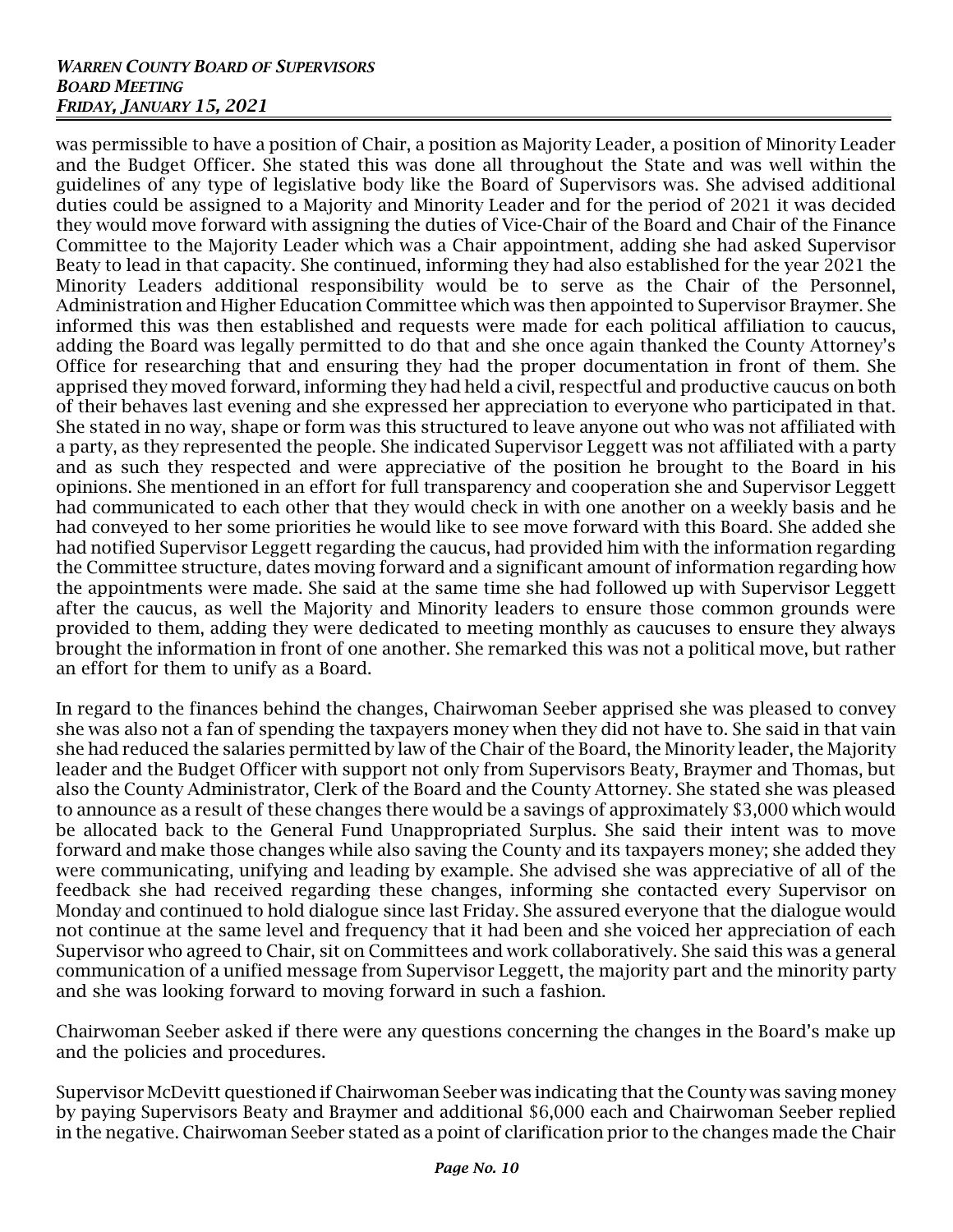## *WARREN COUNTY BOARD OF SUPERVISORS BOARD MEETING FRIDAY, JANUARY 15, 2021*

of the Finance Committee had been provided a stipend of approximately \$8,900 and that figure had since been reduced to \$6,000. She added prior to these changes the Budget Officer had received a stipend around \$9,900, but this had also been reduced to \$6,000. She indicated the Chair of the Board's previous salary was approximately \$22,654, apprising they had taken the collective amount of about \$41,000 and reduced it thereby creating the position under the law which was permissible of the Minority leader who was charged with Chairing the Personnel, Administration and Higher Education Committee while recognizing the significant work associated with this, as well as the importance of having a Minority Leader. She informed this week she felt they had established the benefit of communication and collaboration and they would be returning approximately \$3,000 to the General Fund Unappropriated Surplus. Supervisor McDevitt started to ask a question, but Chairwoman Seeber interjected while she was appreciative of his question in transparency and full commitment to the Robert's Rules of Order she would return to him after other Supervisors were permitted to speak and/or ask a question.

Supervisor Braymer apprised one of the matters that Chairwoman Seeber did not address was the stipend to the Chair of the Personnel, Administration & Higher Education Committee prior to this year and she asked if Chairwoman Seeber could speak to this. Chairwoman Seeber informed up until 2017 that Personnel, Administration and Higher Education and Finance Chair positions were combined and in 2017 a resolution was adopted to separate them. She said with the intent of past practices to go back and also handle this in a legal, appropriate fashion under the accordance of the law that was how they moved forward into this.

Supervisor Strough questioned who decided who would be appointed as the Majority leader and Minority leader and Chairwoman Seeber replied she was happy to defer to the County Attorney under advice she had received from not only the members of the Board, the County Administrator and upon reviewing the law that each of those positions could be appointed Chair and then supported by the caucuses afterwards. She said because of the delegated duties to both of those decisions she asked either the County Administrator or County Attorney to weigh in on the matter. Mr. Moore informed he could speak to the statutes that Chairwoman Seeber had referenced regarding County Law Section 200, which was not a law that was adopted by Warren County, but rather a State law referred to as County Law and provided the umbrella under which Counties similar to this one that were non-chartered Counties operated. He said a number of the larger Counties, such as Westchester County were chartered Counties; however, he noted, because Warren County was considered to be a non-chartered County they were required to operate under the umbrella of County law. He indicated County Law 200 spoke to how members of the Board of Supervisors could be paid, all of whom where supposed to be paid the same salary unless they were the Chair of the Board, Majority leader or Minority leader in light of the extra workload associated with these positions. He informed this was the deficiency he believed this County had going back to when the Vice-Chair began being paid a stipend which they were unsure what the historical basis was for because it began about twenty-five years ago and there was no record of debate on that in all of the County files that were reviewed. He stated County Law 351 concerned the Budget Officer position which did not necessarily have to be a member of the Board, but the law indicated if a member of the Board was appointed to the position then it could either be the Chair of the Board or the Chair of the Budget Review Committee which in Warren County's case was the Budget Committee. He added County Law Section 351 also authorized an additional salary to be paid to the Budget Officer. He mentioned this was the legal structure they were referring to. Supervisor Strough apprised this did not answer his question. Chairwoman Seeber interjected that she wanted to provide anyone else with the opportunity to speak and/or ask a question. Supervisor Strough remarked his first question was not answered regarding who appointed the political positions which in this case were the Board Majority and Minority leaders. Chairwoman Seeber indicated at this point in time she was requesting point of order and follow Robert's Rules of Order, as there were other Supervisors who would like to be heard.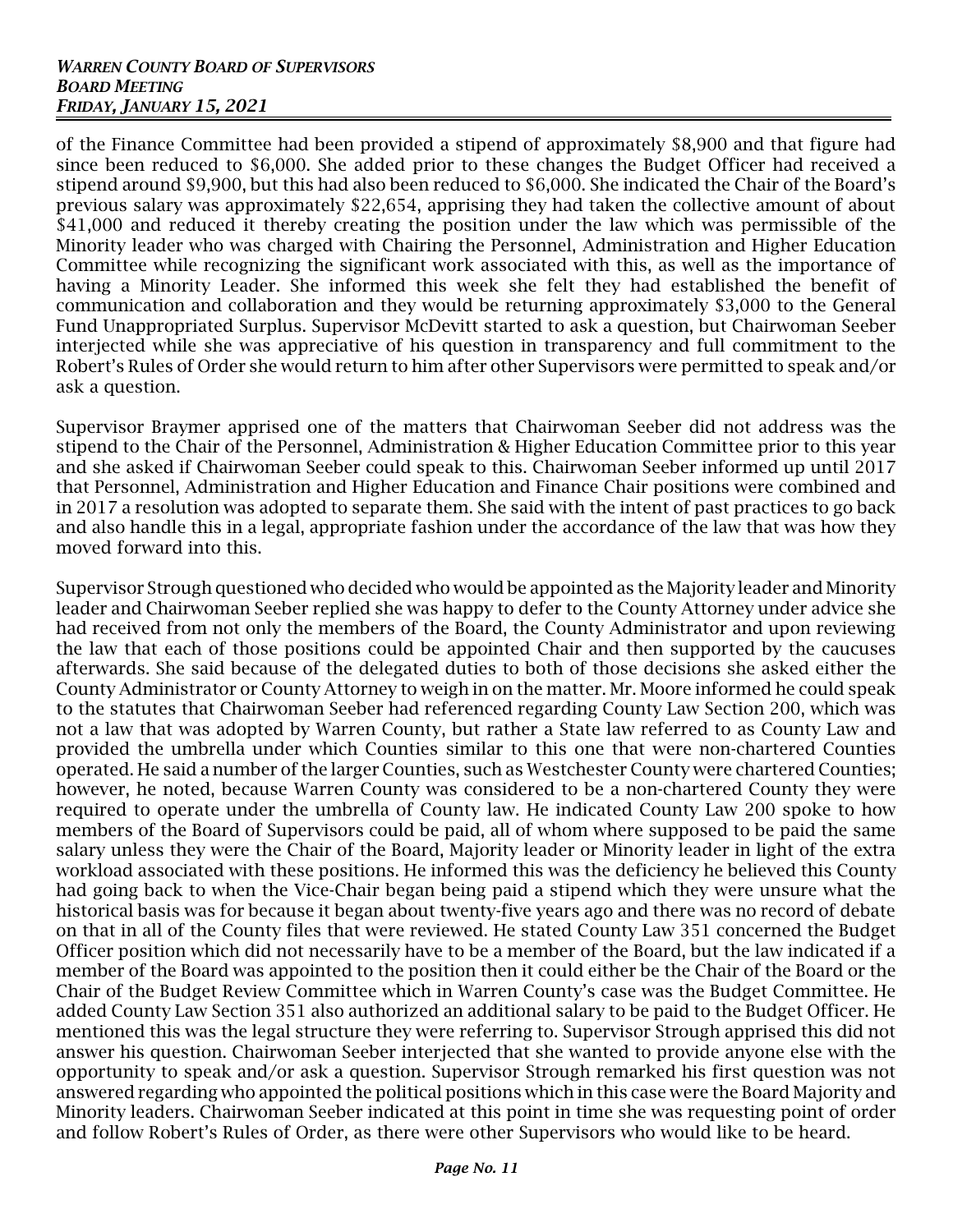Supervisor Geraghty apprised the Chair of the Board was permitted to appoint those positions.

There being no other Supervisors who wished to be heard, Chairwoman Seeber offered privilege of the floor to Supervisor McDevitt for his second opportunity to address the Board on this matter. Supervisor McDevitt advised he was attempting to be provided with an answer regarding whether the new system in place was costing the County more or less then the old system and Chairwoman Seeber replied the new procedure in place was less expensive. Mr. Moore referred to Resolution No. 21, *Amending Tables of Organization and Warren County Salary and Compensation Plan for 2021,* which indicated the salaries of the Chair of the Board, Vice-Chair and Budget Officer that were currently included in the salary schedule that was adopted into the 2021 County Budget totaled \$41,050 and the proposed changes equaled \$38,000 resulting in a savings of \$3,050.

Supervisor Strough remarked he did not believe Chairwoman Seeber would have appointed anyone to the positions of Majority leader or Minority leader who would disagree with her. He stated his point was the County could save \$12,000 by not moving forward with the changes and he was supportive of saving that money.

Chairwoman Seeber apprised she was appreciative of Supervisor Strough's comment and she believed Supervisor Braymer, who was the Minority leader, could speak about her ability to discuss this with her caucus and she could ask Supervisor Beaty, as the Minority leader to speak about the discussion he had with his caucus; however, she noted, they had all met so she was unsure that was necessary at this point in time.

Supervisor Braymer indicated she would like to decline discussing the internal workings of the Democratic caucus at this time. She said they had caucused yesterday and would look to move forward with their caucus meetings in an appropriate manner to discuss legal matters just as they had yesterday. She advised she would like to ensure the Board that she had the opportunity to meet with the Department Heads yesterday during the Department Head meeting with Chairwoman Seeber; she added she was appreciative of Chairwoman Seeber inviting her to attend. She mentioned she intended to do a substantial amount of hard work which would require her to take time away from her private law practice and she was grateful for the opportunity to serve the Board and move forward.

Supervisor Beaty advised he felt it had been clearly stated there would be a savings of \$3,000 as compared to the prior years which he believed was unprecedented that there would be funds returned to the General Fund Unappropriated Surplus and the taxpayers were being well served by that. He mentioned he felt Chairwoman Seeber and Supervisor Braymer's comments communicated clearly the purpose of this and the savings that would result from this.

Chairwoman Seeber remarked at this point and without objection she would like to close discussion; however, she would wait until those with their hands raised had the opportunity to speak. She advised she would like to remind the Board members while the Majority and Minority leaders were now established, the Board could determine at anytime to have different duties associated with them. She informed both positions had been asked to take on a significant amount of work and she could assure everyone that this week they had both been incredibly busy. She acknowledged Supervisor Strough for bringing up such an important discussion here today, adding she did recognize that there were other questions in the Board Room.

Supervisor Geraghty indicated he would like to make a statement regarding Supervisor Beaty's remark that it was unprecedented to save this County money. He advised he had saved the County over \$200,000 when he was required by law to serve as Acting County Administrator while he was the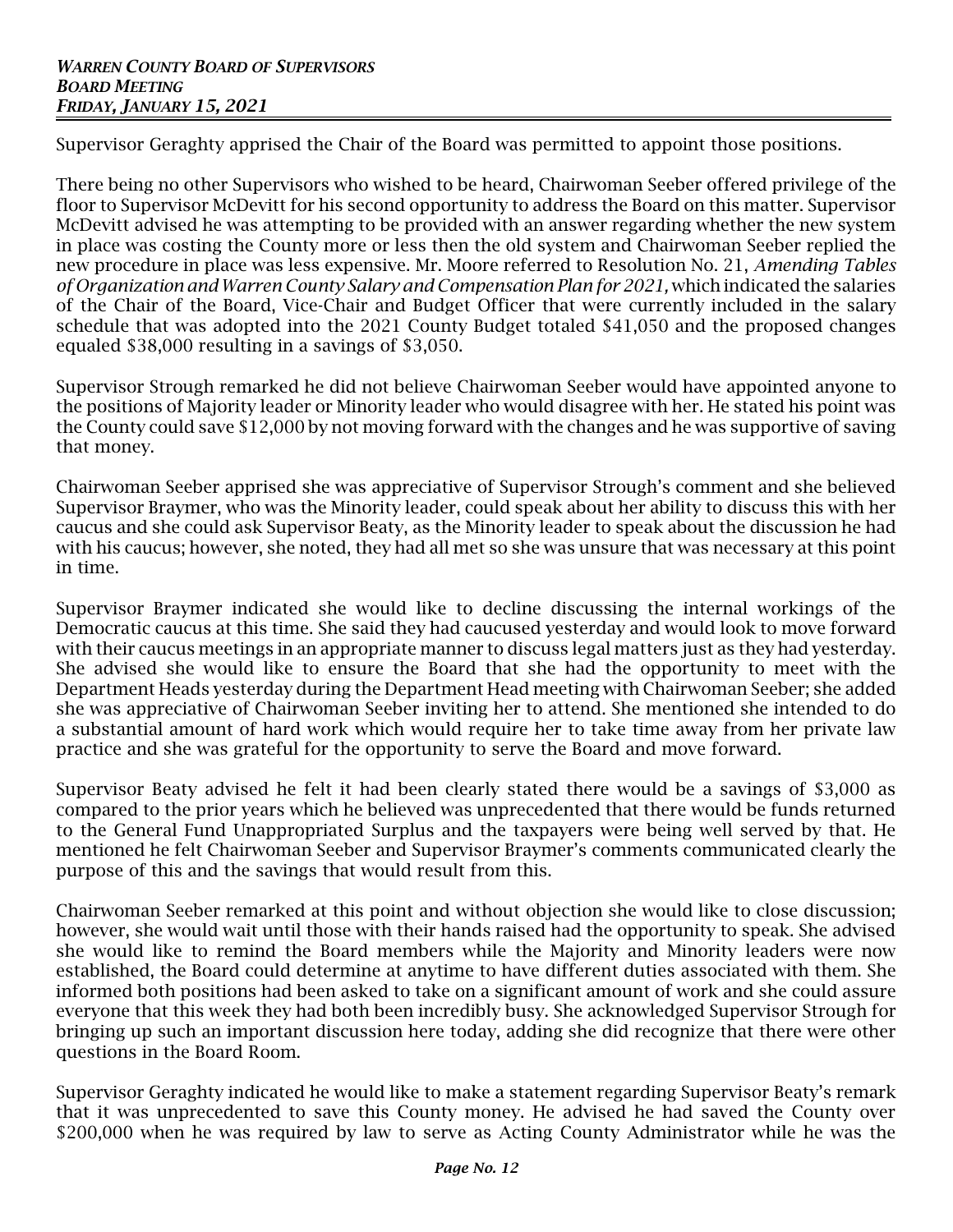Chairman of the Board and then he remained as the Acting County Administrator for about a year and a half. He asked that they not indicate that it was unprecedented and state the facts. He apprised the County was saving money as a result of the changes being made which were appointed by the Chair of the Board which he was agreeable to.

Chairwoman Seeber thanked Supervisor Geraghty for his comments, apprising in some instances Zoom made it difficult to hear what individuals were stating and she believed Supervisor Beaty was referring specifically to the \$3,000 in savings that was a result of reducing those stipends and given back to the County Budget. She said she was excited to hear many of the Supervisors state that they had all had a collective role in saving money, but working together which was what she believed the intent of Supervisor Beaty's statement was. She restated that she was enthusiastic about the commitment of this Board to move forward respectfully.

Supervisor Leggett pointed out the Vice-Chair used to serve as Chair in the absence of the Chair and he asked who would do that now and Chairwoman Seeber replied according to the statutory requirements the Vice-Chair would be within that position of the Majority leader because her understanding was the County may not have the legal authority to appoint that Vice-Chair. Mr. Moore added it was his understanding in the 1968 Local Law which was adopted by the Board of Supervisors, equated the Vice-Chair position to the Chair of the Finance Committee. He stated the portions he referenced earlier in the County Law related strictly to the stipends paid. Supervisor Seeber apprised moving forward she felt they needed to review a number of the different resolutions that may be out of date, as she believed there were other parts of that resolution that would need to go before them in the form of a Public Hearing to notify the public about some of those changes; however, she noted, those changes had not yet been made. She stated she looked forward with Supervisor Leggett's appointment and involvement to NACo *(National Association of Counties)* which would allow him to assist the County with some of that legislation this year and clean some of those things up.

Supervisor Conover advised he took no issue with the changes being made, as it brought the County into compliance; however, he noted, going forward he did not believe it was appropriate for the Majority leader to select the Minority leader and this was something the Minority caucus should provide to them. He said he did not feel this necessarily needed to be changed today because there appeared to be a general consensus from all of them regarding how they were going to move forward at this moment in time. He said they could assume the Majority Chair would have a significant amount of influence within the Majority caucus as to who the Majority leader should be, but in terms of the Minority he thought the Minority party should select its own Minority leader and going forward this issue should be revisited to consider this being amended to allow the Minority party to select its own leader.

Chairwoman Seeber thanked Supervisor Conover for his comments, apprising there had been discussion regarding that in both caucuses. She said she could only speak to the Majority Caucus where no formal vote was taken, but she was more than happy to move forward in the future with the Majority Caucus to help mediate that dialogue which she believed would also be committed to being completed with the Minority party, as well. She stated she hoped that the Board could rely on Supervisor Conover working with Supervisor Leggett as they reviewed restructuring and reviewed some of the older documents, as she believed he brought an incredible amount of attention to detail to that and she was looking forward to the input from him.

Supervisor McDevitt remarked he was unsure how he felt about all of the changes and would require some more time to think about it and he would like to change his vote in support of Resolution No. 21, *Amending Tables of Organization and Warren County Salary and Compensation Plan for 2021,* to opposition. Chairwoman Seeber apprised since Resolution No. 21 had already been voted on they could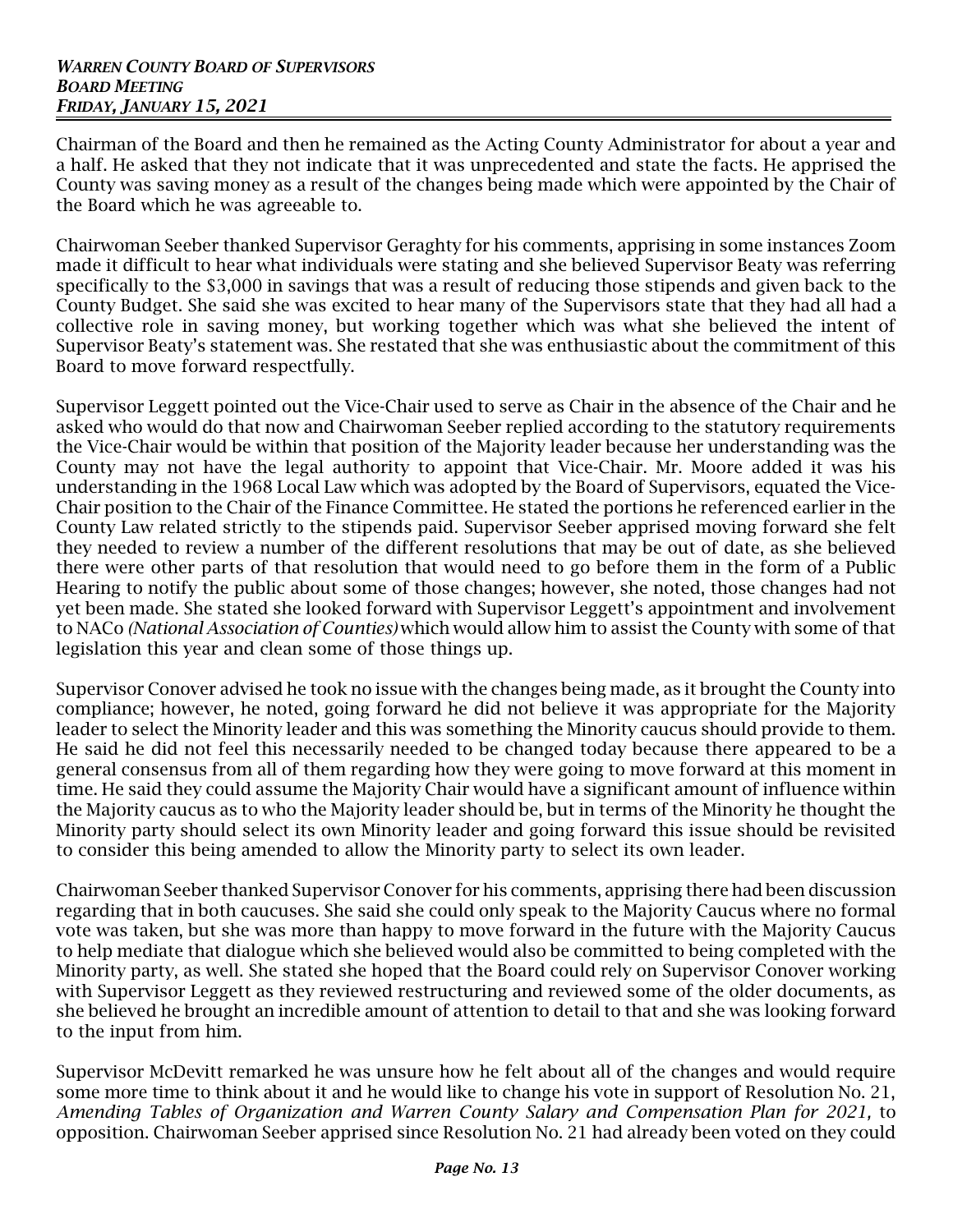not make changes to the roll call vote; however, she noted, the minutes would reflect for the record Supervisor McDevitt's intent.

Chairwoman Seeber voiced her appreciation of the Board for their support which was unprecedented in regard to changing the leadership structure so that it was reflected in accordance with the law, as she did not believe this had been done previously. She said this was no reflection regarding the attention they had previously given this matter and was merely that they were all reviewing the information in an attempt to be as compliant and effective as they could be. She acknowledged Supervisor Geraghty and the input and work he had done to assist with achieving this.

Chairwoman Seeber apprised she was looking forward to further discussing the Rules of the Board and the organizational structure in 2022. She indicated 2021 would have a significant amount of productive dialogue to assist the Chair of the Board next year with coordinating those efforts and moving forward.

Supervisor Conover advised he would like to state to his colleagues while he was comfortable at this moment in time he would like the Minority party to be receptive to changing the Rules of the Board in the future as to how the Minority leader was selected. He apprised it appeared as if they were currently in concurrence which he was comfortable with; however, he noted, going forward the logical thing to do was allow the Minority Caucus select the Minority leader. He stated he would be receptive to an amendment to the Rules of the Board at the appropriate time.

Chairwoman Seeber thanked Supervisor Conover for his remarks, adding she believed they were all agreeable to make amendments and have discussions as they moved forward throughout this year in a unified, respectful manner. She stated her understanding regarding the appointment of the Chair of the Personnel, Administration and Higher Education Committee was that it was made in accordance with the law by assigning it to the Minority leader. She said there were discussions taking place in that party, as well and should something change the Board was more then willing to hear that because here on this Board this year they would be remain open to these discussions. She addressed Supervisor Leggett directly, informing she did not want him to feel as if they were leaving him out of those discussions when they referred to the term bi-partisan and she restated that she as the Chair of the Board had the ability to indicate that the Board would continue to meet and discuss matters.

Chairwoman Seeber called for public comments from anyone wishing to address the Board on any matter and she asked Mr. Lehman if he had received comments from anyone.

Beginning with the comments received from Youtube, Mr. Lehman advised that Gina Mintzer, *Executive Director, Lake George Chamber of Commerce and CVB*, would like to wish the Board members a Happy New Year. He said there was another comment from Zayne Belden congratulating his mom, Ms. Belden, on her award and another comment from Alexander Belden complimenting Ms. Belden on her award. Mr. Lehman noted Alexander Belden, was Ms. Belden's daughter, and had also played a significant part with the work being done by Public Health, as she was employed with the Department, as well. Ms. Mintzer thanked Ms. Belden for her service and all the ways she had met each and every challenge this pandemic has presented. Karen Durose congratulated Ms. Hill on her thirty years of service.

Next, Mr. Lehman reviewed the comments that were received via email, the first of which was from Beecher Baker, *Superintendent, Hadley-Luzerne Central School District,* who indicated he would like to publicly acknowledge the Warren County Public Health Department for their professional expertise, incredible work ethic and compassion in working with Warren County School's during this pandemic. He said they at Hadley-Luzerne Central School District were grateful for the relationship that had developed and the trust they had in each other to do the right things for their children and staff. He apprised he could not state enough great things about the department and specifically Ms. Jones and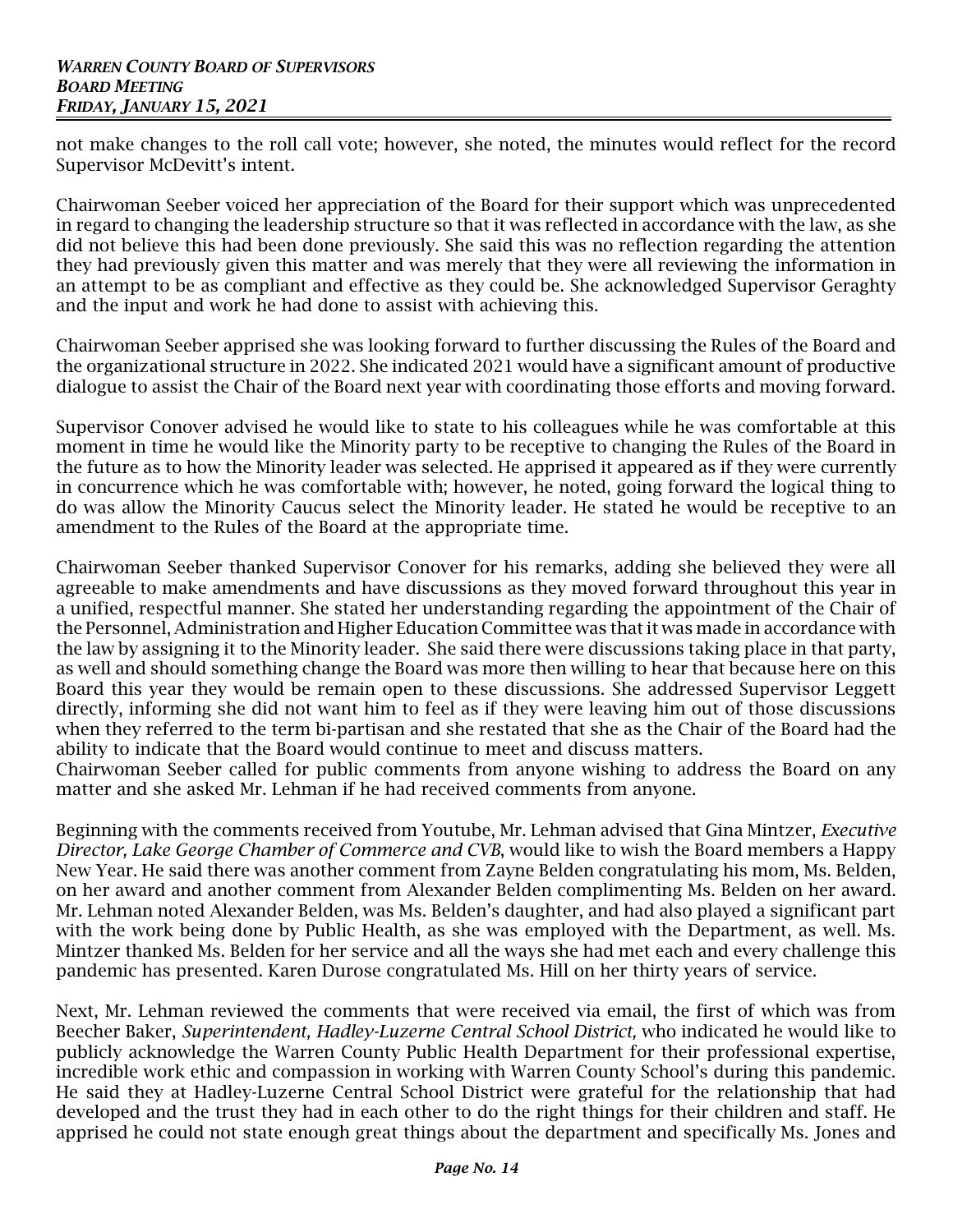Ms. Belden, who were incredible people to work with and their school was eternally grateful.

Mr. Lehman advised a number of emails had been received regarding Supervisor Leggett's letter and *The Post Star* article about the potential resolution, the first of which was from Bernice Mennis which stated she fully supported Supervisor Leggett's clear, simple and important resolution condemning the terrible violence at the Capital and the simple, necessary affirmation of the fair election of Biden and Harris. She said to think of this issue as divisive or unnecessary because it was not directly involved with Warren County which was almost unreal, as Warren County was part of the Country going through dangerous times. She advised simple statements like this must be spoke aloud and to silence their voice or see it as divisive felt immoral.

Mr. Lehman read aloud a comment from Diane Collins which indicated she would like to share with the Board of Supervisors her strong endorsement of the resolution written by Supervisor Leggett and her request to pass it on. She stated they could not look away from the violent insurrection attack on the Capital of the United States and their elected officials by misinformed lawbreakers.

Mr. Lehman apprised the next comment regarding this matter was from Paul Nasrani, who stated he resided in Lake George and founded his business, Adirondack Creamery, in Warren County. He indicated the horrific attack on the Capital last week had shaken this Countries democracy to its core. He mentioned January 6, 2021 was the only time outside of the War of 1812 that this Countries Government had been directly attacked and its processes attempted to be physically overthrown. He advised the emerging photographic evidence revealed members of far right, anti-government and Neo Nazis groups murdering a police officer and directly threatening the lives of the Vice-President and Congressional leadership. He said these groups had been given legitimacy to act and as a direct result of President Donald John Trump's claims of a fraudulent election based on information and conspiracy theories, all of which had been disproved in multiple court cases and dismissed by State election officials, as well as his own Director of Cybersecurity and Infrastructure Security. He apprised for the sake of the Country and for the safety and interests of all people in the Country, including our election officials and law enforcement, please issue a formal statement denouncing the violent attacks on the Capital, affirming the legitimacy of the November of 2020 elections locally and nationally and expressing the need for a peaceful transfer of power on January 20, 2021.

Mr. Lehman indicated he had received a comment from Mary Beth Mylafacano, *Town of Bolton Resident,* who indicated she would like to express her support for Supervisor Leggett's resolution at the County Board of Supervisors meeting today January 15, 2021. She apprised she believed the County election officials worked tirelessly in the last election and their work should be acknowledged for the safe process they completed for voters of Warren County. She informed it was necessary to acknowledge the winners locally and nationally because Warren County election officials were professional and they maintained integrity at every step of the election process and national election officials did the same. Secondly, she stated she believed the Board should condemn the violence that occurred last week in the nations Capital. She indicated the people who caused the violence could not accept the results of a fair and safe election and should be prosecuted for the crimes they committed. Furthermore, she indicated she felt there should be a peaceful transfer of power next week and she asked that they vote to support Supervisor Leggett's resolution and let Warren County stand for democracy.

Mr. Lehman advised the next comment was from Jane Kana, who stated these were times to stand tall and to be courageous. She apprised she was fully supportive of the opinion of taking a position against the rebellion group who attacked the Capital Building recently and she encouraged the Board as a group to do so and stand for what was right and good in the United States.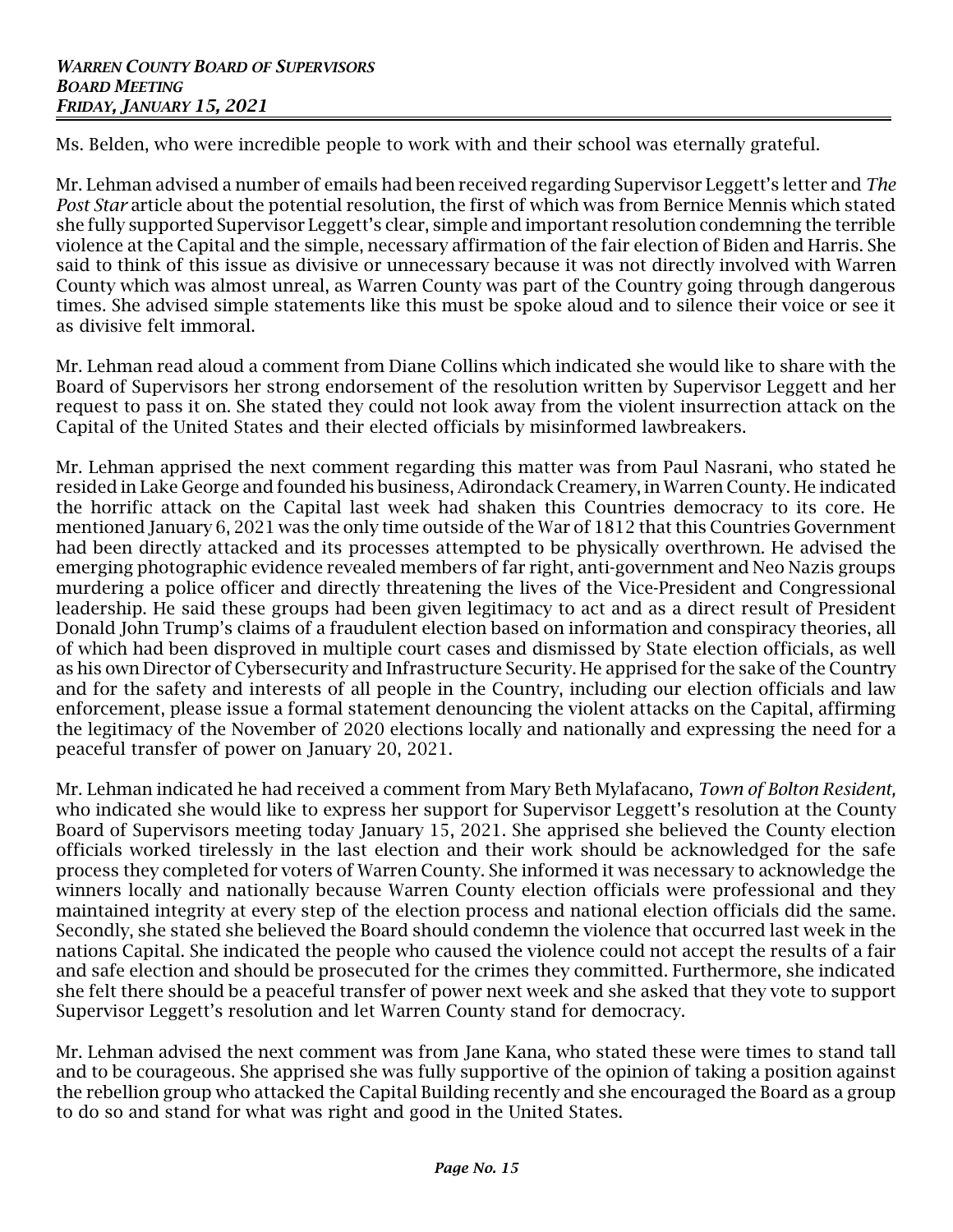Mr. Lehman notified the next comment was from Ginger Henry Kuenzel, who was addressing Supervisor Frasier and Chairwoman Seeber and she congratulated Chairwoman Seeber on being elected to her new role as Chair of the Board. She apprised today she was writing about an urgent matter. She stated now was not the time for Warren County to engage in partisan politics, as it was time to show the residents of the County that Warren County was taking a stand in favor of uniting the Country. She advised Supervisor Leggett's resolution which would hopefully be considered on Friday should be voted upon immediately. She indicated the Town's and County leaders needed to take an immediate and public stand to demonstrate that they unequivocally stand by the 2020 election process and results conducted by Warren County and that they acknowledge the election of President-Elect Joe Biden. She mentioned representatives who continued to contest the results of that election despite all evidence needed to hear that Warren County did not support these efforts which only served to divide the Country and threaten its democracy. She stated the resolutions language expressing appreciation to election officials and poll workers in our County who worked hard to ensure our free and fair elections was also something the Board should be able to support. Furthermore, she advised since she could assume that neither of them condoned the violence and destruction that occurred at the Capital Building on January  $6^{\text{th}}$ , this should not be a prop for the Board to approve the language in Supervisor Leggett's resolution. She informed while she was a firm believer in process as Supervisor Frasier was aware of from the time they had served together on the Hague Town Board it should never be used as a convenient excuse to delay an urgent resolution. She stated she hoped she could count on both of them to carefully consider and then support Supervisor Leggett's resolution which would certainly shed a positive light on the County and its leaders, as well as demonstrate a commitment to unifying the people of this County and the Country.

Mr. Lehman read aloud a comment from Christine Strough regarding the appointments that had just been discussed as follows: At-Large Supervisor Beaty now refers to himself as Majority Leader and there were other references to Minority Leader. If the title Majority Leader/Minority Leader refers to the make up of the Board gender could that not be considered sexist. If the title Majority Leader/Minority Leader refers to the political affiliation of the Board of Supervisors could that not be considered partisan. Chairwoman Seeber has touted bipartisanship, would that not under mind bipartisanship. Also did that not create another layer of government. Also were there stipends with the newly created positions. Mr. Lehman asked Chairwoman Seeber if she would like to address these questions now or wait until he read the additional comment which included similar questions. Chairwoman Seeber responded as it related to that particular question she believed they had been addressed in detail during the record of this meeting and she asked him to proceed with reading aloud Ms. Strough's next comment.

Mr. Lehman apprised this comment was again from Ms. Strough who stated the following: I understand the selection of the Committee Chairs was the decision of the Chairperson of the Board of Supervisor; however, I would like to point out in the 2019 election At-Large Supervisor Beaty snagged the last seat on the Board with 3,203 votes, At-Large Supervisor Wild received the most votes for a seat on the Board of Supervisors with 3,504 votes and Town Supervisor and member of the Board of Supervisors, Supervisor Strough received the most votes of any sitting Supervisor with 4,311. Supervisor Beaty chaired three Committees, Supervisor Wild chaired noCommittees and Town Supervisor Strough chaired no Committees. Can Chairperson Seeber take this question.

Chairwoman Seeber thanked Ms. Strough, as she was appreciative of her for taking the time to contact the Board. She stated she believed the first question pertained to Supervisor Wild, whom she had spent a considerable amount of time together with this week. She informed Supervisor Wild had worked hard with the Economic Task Force that had brought together the private/public sector in the community, but given the time that he had spent on that it was his suggestion which was appropriate that the size of the Committees be reduced. She said the number of Committees that they gave to their members of the Board certainly recognized as Supervisor Geraghty had stated earlier that they all had obligations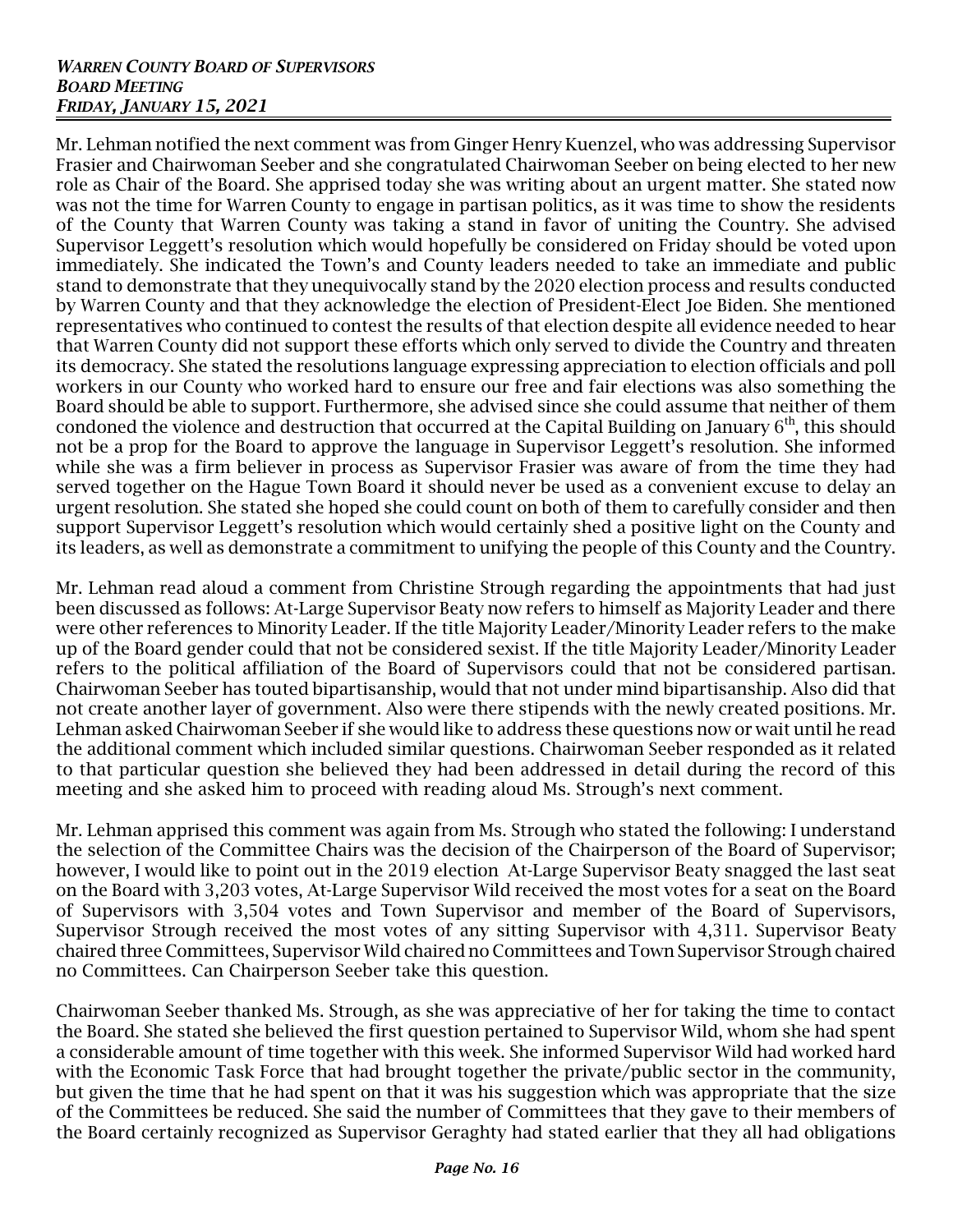in the private sector and approximately 50% of the Board members also worked very hard managing their municipalities. She apprised the Board was looking forward to that continued relationship.

Chairwoman Seeber apprised the next question pertained to Supervisor Leggett with whom she had also had many conversations about Board appointments, adding she had called and spoke to every single member of the Board with the exception of Supervisor Strough, who did email her back which she was appreciative of his input on those Committee selections, as well. She indicated it was difficult for her to reduce Committees while trying to meet the wishes of all of the Board members, but she believed they had done an incredible job at being able to communicate mostly due to those leadership positions, as well as the hard work of everyone all week long. She voiced her appreciation of that unity, adding she believed she had addressed those questions and since it was during the public comment she would request that Mr. Lehman continue to read the public comments.

Mr. Lehman indicated that was all the public comments that had been received at this time.

Chairwoman Seeber offered privilege of the floor to members of the Board of Supervisors.

Supervisor Geraghty informed wristbands were now on sale for the Lake George Area Winterfest event, apprising he hoped a copy of the flyer would be distributed to all of the Board members. He mentioned he still had concerns regarding the County promoting this event which was scheduled for the month of February due to the continuos increase in the number COVID-19 cases and the fact that the purpose of this event was to attract tourists from outside the region here. He said while he wanted to assist businesses and increase their sales he was unsure if it was appropriate to hold the event when the number of positive COVID cases were still significant and the number of vaccines available in the region was so limited. He stated he would be requesting that the organizers of this event continue to keep the safety concerns the Supervisors had expressed in mind.

Chairwoman Seeber apprised she would like to take this one step further after hearing concerns from Supervisor Shepler this past week, as well and inquire whether it would be permissible to schedule an additional meeting of the Tourism & Occupancy Tax Coordination in the coming days so they could hear directly from the event organizers on the COVID-19 safety plans which had yet to be filed with the County. Supervisor Geraghty advised there was a Committee meeting scheduled for January 25 $^{\rm th}$  and he asked if Chairwoman Seeber would like to hold this meeting sooner. Chairwoman Seeber responded given the grave concerns expressed she believed the meeting should be held sooner. Supervisor Geraghty informed he would work with Mrs. Allen to schedule the meeting accordingly. Chairwoman Seeber asked Supervisor Shepler if she was agreeable to the change and Supervisor Shepler replied affirmatively. Chairwoman Seeber stated without objection from the Board they would work on getting this meeting scheduled.

Supervisor Wild stated he did not object to inviting the organizers of the Lake George Area Winterfest event to attend a meeting for the purpose of conveying their plans, as he believed it was appropriate considering what was occurring in the region with the number of COVID-19 cases. He apprised he would like to make a comment on Chairwoman Seeber's State of the County address in regard to the County's sales tax collections. He informed it was necessary to recognize the individuals who were involved in the County Budget process and the efforts they made in an attempt to maintain County revenues and keep the budget in line and there was a large group of individuals in the private sector that were not mentioned who had come together and communicated with one another and there may be questions about the value they added to the local economy this summer which he believed was significant. He said he would like to call out and recognize them for their hard work, their lack of political desire, how they communicated with one another and the fact that they had taken time away from their own businesses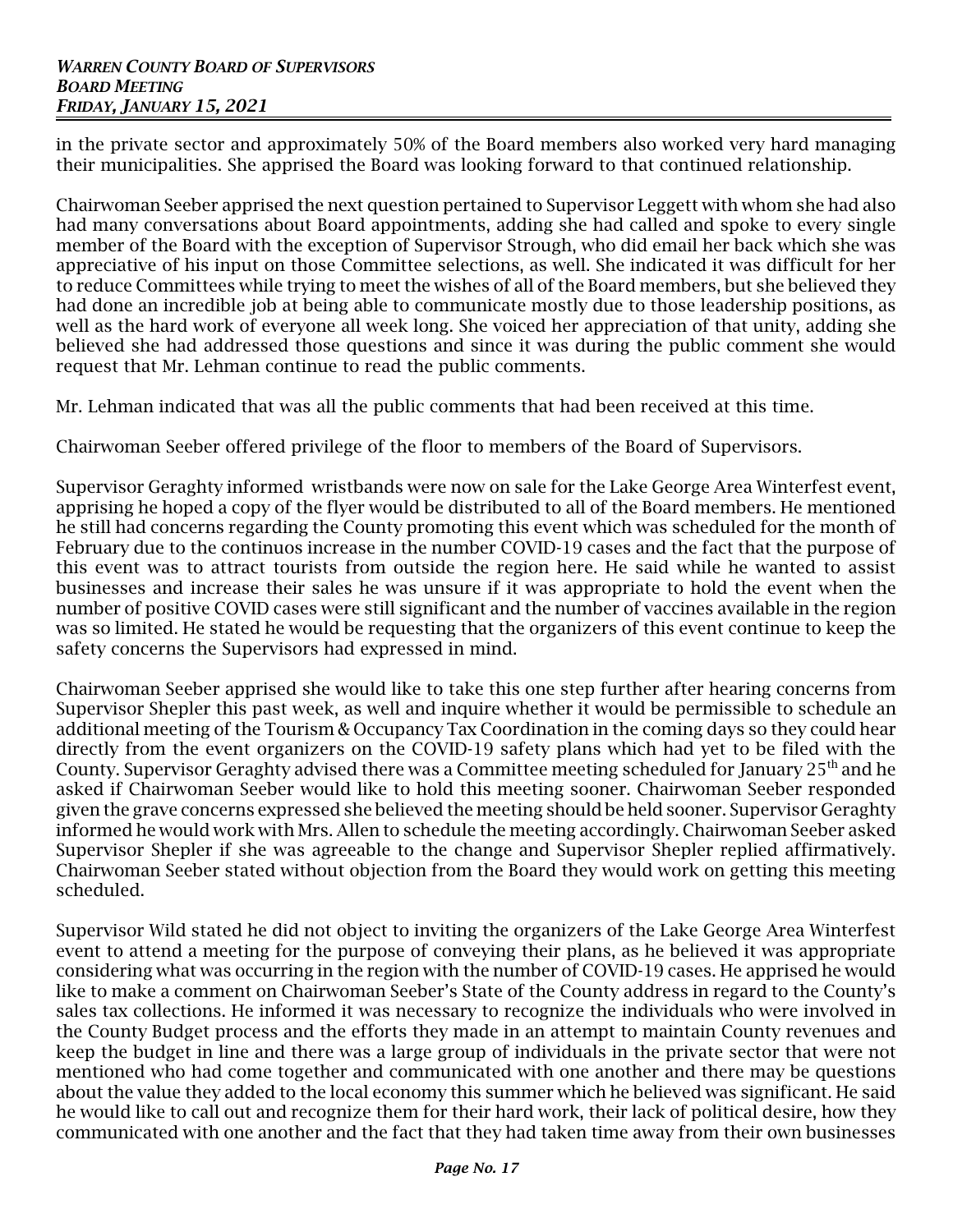to assist with supporting the regions economy and the revenue this County received. He commended them for the assistance they provided and would extended his support to them going forward.

In response to Supervisor Wild's remarks, Chairwoman Seeber advised her only hope with the State of the County was that she did not go on for too long, as she had read the last ten State of the County addresses all of which included information regarding why past Chairs of the Board had created different Committees and how they had changed structure. She said she had also promised everyone she had talked to over the past week that she would attempt to keep her address to a minimum. She apprised not withstanding that she had great appreciation for the members of the community and she was looking forward to that private/public relationship. She indicated to Supervisor Wild's point, she was appreciative of his passion and energy that he brought to this, as well. She asked Mr. Swan to address the Board regarding the impact of occupancy tax and its current status because it was imperative for them to be watchful not just on tourism, but also on the overall growth here in the County.

Mr. Swan apprised he did not have concrete figures regarding occupancy tax collections which was down around 18% the last time they did a review; however, he noted, on the positive side his staff was overwhelmed with processing the payments that had been received from the short-term rentals because they went from receiving 250 checks to obtaining over 1,000. He said he was waiting for his staff to process all of the checks before he could provide the Board with a solid figure regarding the total amount of occupancy tax collected in 2020. He stated the total amount would be available in March, but he hoped to be able to provide the Board with a figure in February. He indicated the total amount of occupancy tax collected in 2020 would be less then the prior years total, but it would not be as much of a decline as they had originally anticipated. In regard to sales tax, he thanked Chairwoman Seeber for reiterating they were down 1.2% which was phenomenal considering everything that occurred during 2020, as his only hope had been that the decrease would amount to 2%, but it was an even smaller decline than that.

Supervisor Braymer stated in light of all of the public comments that she had received over this past week and in particular those that they heard today she would like to express how proud she was of this Board for their bipartisan statement that condemned the violence around the Country and in particular what occurred last week at the Capital which was troubling to all of them. She remarked she was pleased they were all able to come together and put forward a statement about that and that they stood by and were grateful for the County's Board of Elections, as well as the fact that they were acknowledging the election of President Joseph Biden and Kamala Harris as Vice-President on January 20, 2021. She voiced her appreciation of their ability to come together and compromise to make that statement coming out of Warren County, as she felt this was significant and she was proud of this. Supervisor Braymer apprised she would also like to take a moment to state that she was aware that all of the Board members, regardless of their party affiliation, were committed to a fair and efficient distribution of the vaccine in Warren County, as well as working with the Governor's Office to rectify obstacles that may hinder their ability to maximize distribution to their residents. She informed one manner in which she planned to contribute to the Board this year was to confer with Ms. Jones, Messrs. Moore and Lehman, Ann Marie Mason, *Director, Office of Emergency Services,* and Chairwoman Seeber, as well as all of her colleagues on this Board to identify and understand issues with the vaccine processes and procedures coming from the State and actively convey them to the Governor's Office with the goal of assisting the State in finding solutions to those problems. She said as they were already aware of, as they had heard it from their senior citizen residents in particular, there was a high demand for vaccines and the information transmitted by the State regarding Warren County vaccination sites and appointments needed to be timely and accurate, as there had been errors in the information that was communicated. She informed it was necessary for the County to identify these errors and work with their State officials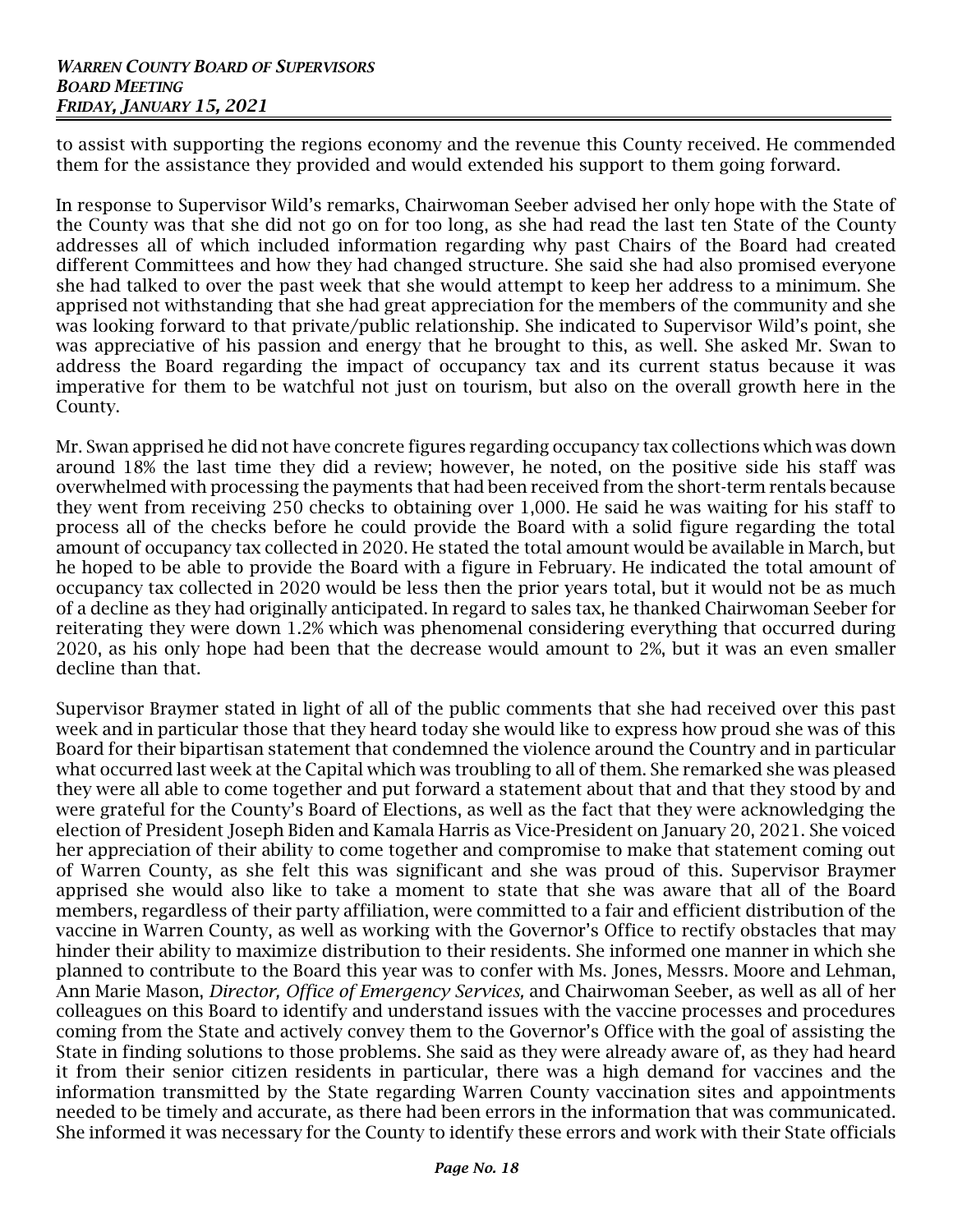to correct this information as soon as possible. She advised she was committed to working with the County's dedicated staff and the Board members on rectifying those issues, as well as the County's business partners and more importantly all of the County constituents.

Supervisor McDevitt informed one of the most powerful and significant positions in the Unites States Senate was Majority Leader whom he believed they should contact. He mentioned he and Jim Siplon, *Interim President, Economic Development Corporation,* both concurred that developing a positive relationship with the new United States Senate Majority Leader as they moved forward was imperative, as he believed there was an opportunity to assist this County moving forward in a positive manner and obtaining economic assistance for development in the County due to the new leadership. He recognized Supervisor Leggett for having the courage in bringing forth his resolution, as this is what started the ball rolling and he thanked him for that. He added this was important and he believed Supervisor Leggett had done an excellent job on it.

Chairwoman Seeber thanked Supervisor McDevitt for those comments which she believed they were all supportive of, as well as working with both Senators Schumer and Gillibrand.

Supervisor Conover stated in accordance with the Rules of the Board, the Chair of Finance was not only the Majority Leader, but they were also the Vice-Chair of the Board and he wanted to congratulate Supervisor Beaty on that position as part of the Board's reorganization efforts.

Chairwoman Seeber recognized Supervisor Conover for his remarks and she congratulated Supervisor Beaty on his new position. She said typically they would have discussed this more at the Organization Meeting which was why she was appreciative of the fact that they could hold this in depth dialogue today.

In reference to the remarks made by Ms. Strough, Supervisor Strough stated there was a County Supervisor who understood things in greater depth than any other Supervisor regarding the issues the Town of Queensbury was faced with and yet this Supervisor was not afforded the opportunity to Chair a Committee. He stated this would be difficult to defend when another Supervisor had been appointed the Chair of three separate Committees, as well as the fact that he was not reappointed to represent Warren County on the Adirondack Balloon Festival Committee. Supervisor Strough advised there was a more central topic to deal with which concerned Supervisor Leggett's resolution. He informed Supervisor Leggett's resolution provided the Board with the opportunity to vote unanimously in favor of it and show unity, as voting in any other fashion would indicate something different. He read aloud a quote from Joseph Warren, who was the County's namesake, apprising he believed Mr. Warren would have voted in favor of this resolution. He informed the Civil War Monument located in the City of Glens Falls was dedicated to soldiers who did not run from injustice, nor did they hide from lawfulness, but rather they gave their lives defending their truth. He advised there had been a slurry of emails amongst the County Supervisors requesting that the resolution not to be brought to the floor for a vote; however, he noted, the appropriate thing for them to have done was to bring it to the floor so it could be voted on. He added each of those 644 soldiers listed on that Civil War Monument would have voted in favor of Supervisor Leggett's resolution. He indicated he was perplexed how anyone could be opposed to it, as it contained three truthful statements, the first of which was the Board was opposed to the January 6, 2021 storming of the Capital of the United States. Next, that the Board recognized that the election was valid and last was that they recognized the nations President as of January  $20<sup>th</sup>$  would be Joseph Biden. He questioned who would disagree with that. He apprised making this a proclamation to avoid a vote was not the appropriate action to take. He said if they had wanted to vote in opposition they would of had the opportunity to do so and he felt the rest of the Board of Supervisors should have joined him, Mr. Warren and the 644 Civil War soldiers to vote in support of Supervisor Leggett's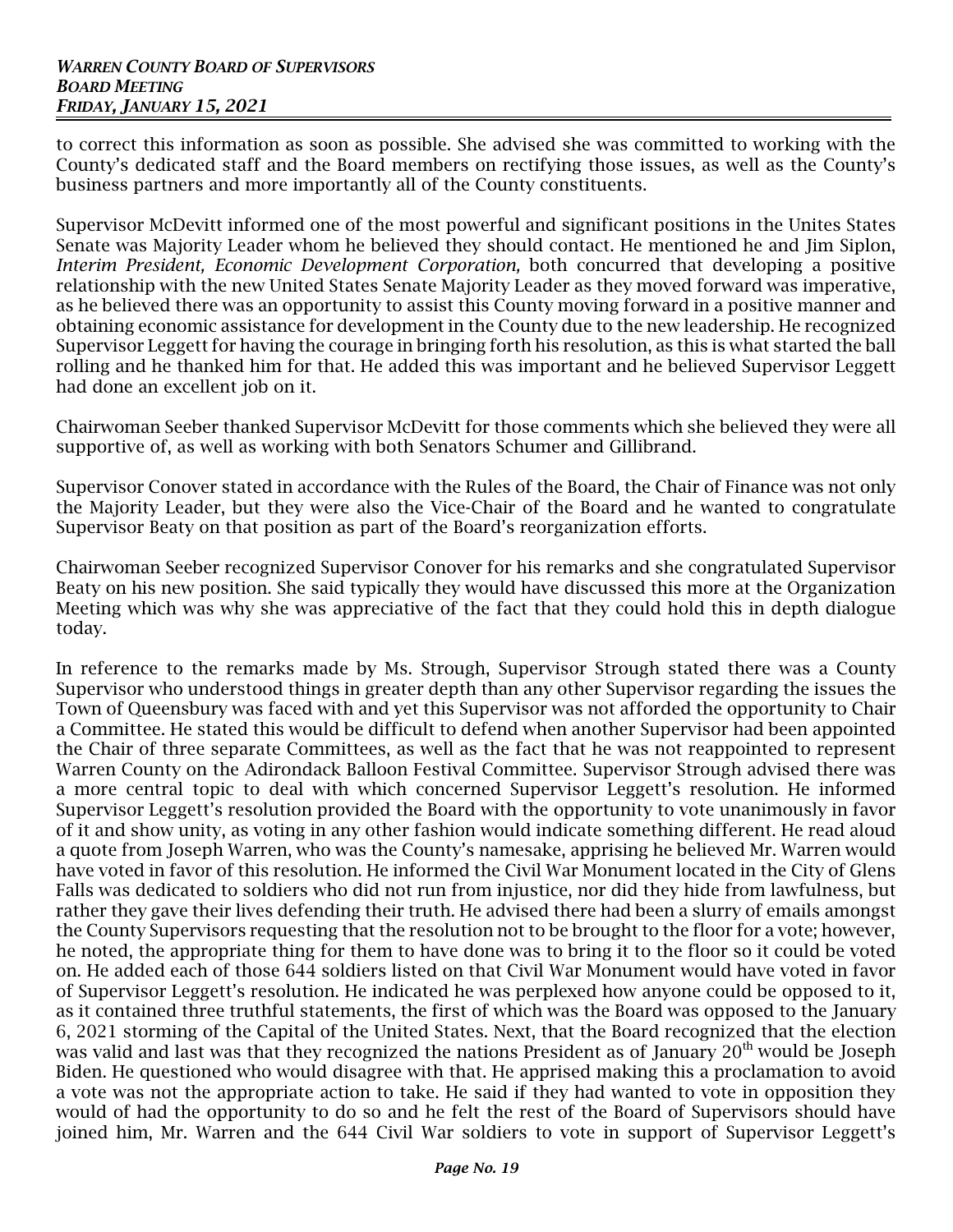resolution and stand together and stand for truth. He indicated the Proclamation was better then no action at all, but he believed the resolution should have been brought to a vote.

Chairwoman Seeber advised she felt they were all appreciative of those passionate comments, but she would like to provide a few points of clarification, the first of which was this was not a Proclamation, bur rather a letter had been written which was read into the record and supported by the Board. She said this letter would be distributed to those individuals that were listed previously on that letter and were Senator Schumer, Senator Gillibrand, Congresswoman Stefanik, State Senator Stec, State Assemblyman Simpson and to all other persons or entities desired by the Board including, but not limited to all elected Supervisors and elected officials regardless of political affiliation in Warren County. That being said, she apologized to Supervisor Strough for not being able to connect by phone, adding she was appreciative of the email she received from him requesting to the Chair of County Facilities, adding at that time several Supervisors had requested to be Chair of that Committee, but Supervisor Magowan had been appointed given his private business and expertise in that particular area, as well as his involvement with the previous Chair of the County Facilities Committee. She stated Supervisor Strough had requested to be a member of the Tourism & Occupancy Tax Coordination Committee which he was appointed to and the only other Committee he had requested to be appointed to was County Facilities which he was. She added she had appointed him to a few other Committees and regarding the special appointment to the Adirondack Balloon Festival Committee, while this was not included in her conversations with him via email that decision was made because she believed the Town of Queensbury did have him representing them. She advised following her discussions with Kevin Hajos, *Superintendent of Public Works,* it was determined that it was imperative for Supervisor Magowan, as Chair of the County Facilities Committee, particularly under the Airport and because he showed up early to assist with parking and coordination efforts for the entire Adirondack Balloon Festival event, to be appointed to the Adirondack Balloon Festival Committee. She apologized if she did not get to all of the questions posed by Ms. Strough and hopefully now that did address those remaining questions.

Supervisor Driscoll stated in response to the request from Chairwoman Seeber he copied every Supervisor on his email regarding what he was looking for in 2021. He advised either directly or indirectly COVID-19 would impact a number of the decisions that the Board made. He said it had already been mentioned how individuals were upset about the formula being used for the distribution of the vaccine and how they needed to work on getting them in a more timely and efficient manner; he added he believed this would occur. He apprised there were still a number of individuals remaining who were not interested in getting vaccinated and in the spirit of attempting to flatten the virus in the County Ms. Jones had set the goal for the vaccination rate in the County at 100%, but he would be satisfied with 90% while others would be pleased with 75-80%. He suggested they aim for the 100% goal set by Ms. Jones, as this was in the best interest of County residents, adding he believed they had a responsibility as Supervisors to find creative ways to help educate and inform the residents of their communities.

Chairwoman Seeber advised she was aware the Board members were committed to achieving the highest vaccination rate that was possible. In terms of the appointments, she stated she would like to mention that per Supervisor Driscoll's request they had corrected the potential conflict he had with the appointment to the Board of Directors of Warren-Hamilton Counties Action Committee for Economic Opportunity, Inc., by appointing Supervisor McDevitt in his place. In regard to the changes made to the appointments to the Warren-Washington Counties Industrial Development Agency and Civic Development Corporation, Chairwoman Seeber stated the County worked collaboratively with Washington County on the appointments to this organization. She said Assemblyman Simpson had resigned from his appointment to this organization prior to being elected to the State Assembly and the clerical error has since been corrected and upon Supervisor Wild's request she removed him from the listing of appointments which resulted in a vacant position. She apprised she and the Chairman of the